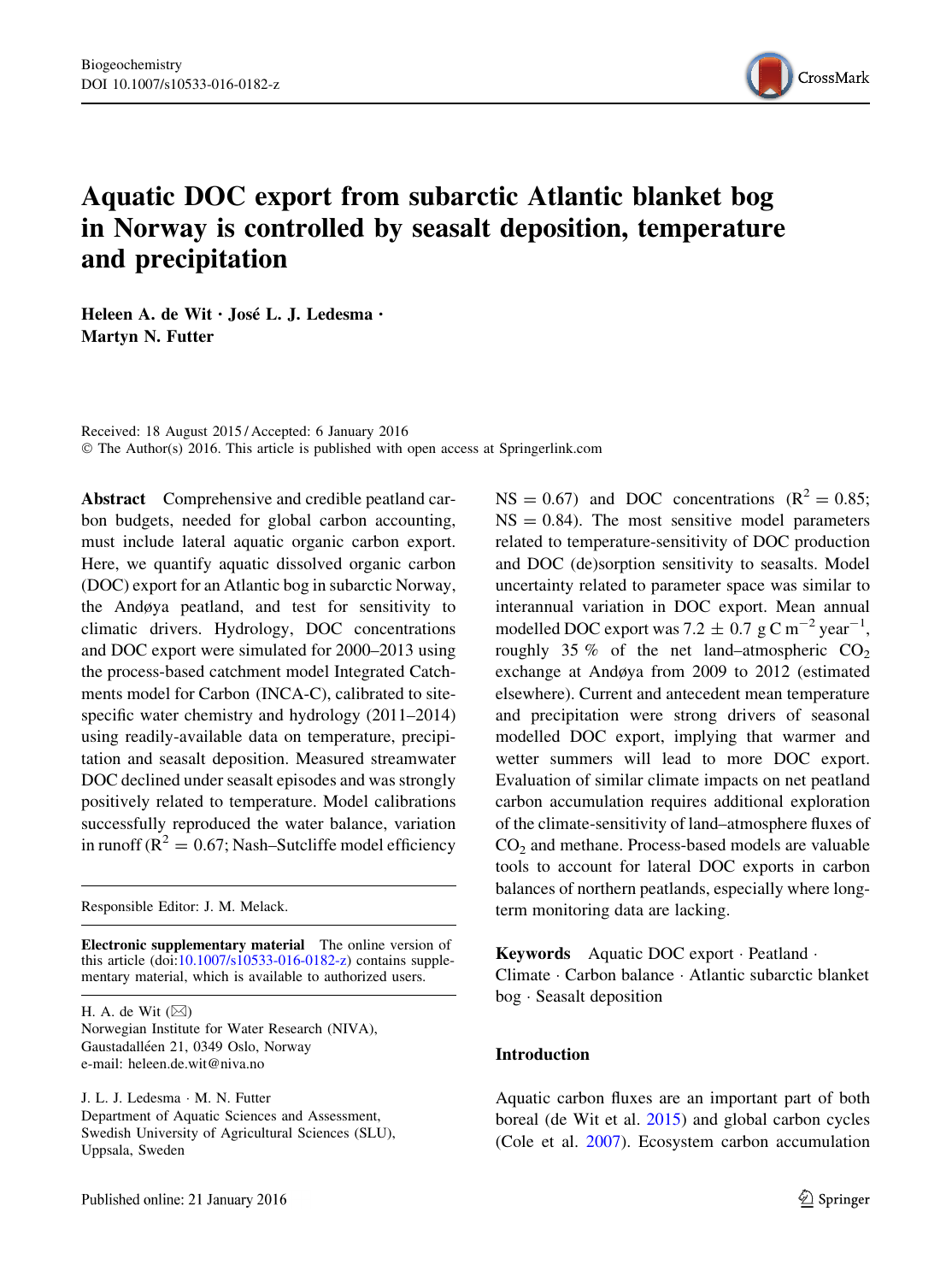may be considerably overestimated when components of the net ecosystem carbon balance (NECB; Chapin et al. [2006\)](#page-14-0) are not accounted for, including lateral aquatic export of dissolved organic carbon (DOC) and particulate organic carbon, dissolved inorganic carbon (DIC and  $CO<sub>2</sub>$ ) and methane fluxes (Nilsson et al. [2008;](#page-16-0) Olefeldt et al. [2012](#page-16-0); Randerson et al. [2002](#page-16-0); Roulet et al. [2007;](#page-16-0) Yu [2012](#page-16-0)). This is especially important in northern peatlands, which are among the largest terrestrial carbon stores (Gorham [1991](#page-15-0); Yu [2012\)](#page-16-0). The fate of these carbon stores under climate change presents a potentially large positive climatic feedback (Dorrepaal et al. [2009\)](#page-15-0).

Peatland formation and hydrology are strongly connected through an interplay of water-table dependent plant productivity and decay rates, and reduced hydrological conductivity with peatland depth; resulting in surprisingly stable accumulation rates over long time-scales (Belyea and Clymo [2001\)](#page-14-0). However, peatland carbon accumulation may decline or even become negative under climate change when the balance shifts between growth and aerobic or anaerobic decomposition (Rennermalm et al. [2010](#page-16-0); Wu and Roulet [2014](#page-16-0)). Because climate is a major control of aquatic carbon export in peatland-dominated catchments (Holden [2005\)](#page-15-0), a better understanding of the interactions between temperature and precipitation on all components of peatland carbon balances is needed for a more robust quantification of the fate of peatland carbon stores under a future climate.

There are a few examples of complete or nearly complete NECBs for peatlands, where net ecosystem exchange (NEE), methane fluxes and aquatic carbon fluxes have all been quantified (Dinsmore et al. [2010](#page-15-0); Juutinen et al. [2013;](#page-15-0) Koehler et al. [2011](#page-15-0); Nilsson et al. [2008](#page-16-0); Olefeldt et al. [2012](#page-16-0); Roulet et al. [2007](#page-16-0)). Many more studies have quantified NEE for peatlands, but not aquatic carbon export, i.e., in subarctic (Aurela et al. [2002](#page-14-0); Lund et al. [2015](#page-15-0)), boreal (Aurela et al. [2007,](#page-14-0) [2009](#page-14-0); Peichl et al. [2014;](#page-16-0) Sagerfors et al. [2008](#page-16-0)), tropical (Hirano et al. [2012;](#page-15-0) Mezbahuddin et al. [2014\)](#page-15-0), and temperate peatlands (Beetz et al. [2013;](#page-14-0) Campbell et al. [2014](#page-14-0); Elsgaard et al. [2012;](#page-15-0) Lund et al. [2007](#page-15-0); McVeigh et al. [2014](#page-15-0)). Despite the lack of quantification of key components of NECB, several studies claimed to quantify the carbon sink strength of these peatlands (Campbell et al. [2014](#page-14-0); Hirano et al. [2012;](#page-15-0) Hommeltenberg et al. [2014](#page-15-0)).

Aquatic concentrations (and fluxes) of DOC in headwater streams are the result of catchment processes where DOC is produced from fresh and humified organic materials (Michalzik et al. [2001](#page-15-0)), sorbed and desorbed from solid phases by metal complexation and acidity (Neff and Asner [2001](#page-16-0); Tipping et al. [1995](#page-16-0)), and displaced and leached by vertical and lateral water movement (Boyer et al. [1996;](#page-14-0) Ledesma et al. [2015\)](#page-15-0). Atmospheric deposition of sulfate (Monteith et al. [2007\)](#page-15-0) and chloride (Moldan et al. [2012\)](#page-15-0) can lower DOC concentrations by suppressing organic matter solubility. Several models have managed to successfully describe DOC transport through soils taking into account most of the above processes (Michalzik et al. [2003](#page-15-0); Neff and Asner [2001](#page-16-0)), except for the chemical control of sorption–desorption DOC dynamics (Dick et al. [2015\)](#page-14-0). Process-based models have been developed specifically for peatlands carbon accumulation (Sulman et al. [2012;](#page-16-0) Webster et al. [2013](#page-16-0); Wu et al. [2012](#page-16-0)), which include water table effects on various process rates, but usually without taking into account lateral fluxes of water and DOC.

The Integrated Catchments model for Carbon (INCA-C) (Futter et al. [2007,](#page-15-0) [2009\)](#page-15-0) has been developed to simulate climate and deposition controls on surface water DOC concentrations and export. The model is process-based and simulates soil organic matter cycling controlled by temperature, soil moisture and chemistry in addition to vertical and lateral hydrological transport of DOC. INCA-C has been used for simulating DOC under present (Futter et al. [2007;](#page-15-0) Futter and de Wit [2008](#page-15-0); Lepisto et al. [2014](#page-15-0)) and future (Futter et al. [2009](#page-15-0); Oni et al. [2014\)](#page-16-0) conditions at a range of headwater and larger catchments in Fennoscandia and Canada.

Here, we use INCA-C to quantify streamwater DOC concentrations and DOC export from an Atlantic, Norwegian subarctic bog between 2000 and 2013, and investigate the sensitivity of catchment DOC concentrations and export to climatic, chemical and hydrological factors. We demonstrate that our approach is suitable for adding lateral aquatic DOC fluxes to NECBs where DOC export measurements are unavailable. Available data on stream chemistry and hydrology for 2011–2014 were used to calibrate the model. We chose the period 2000–2013 to model DOC concentrations and export because it was the longest available period with climate and deposition data for full years. In addition, this time period includes the years for which NEE was quantified at Andøya (2009–2012) (Lund et al. [2015](#page-15-0)).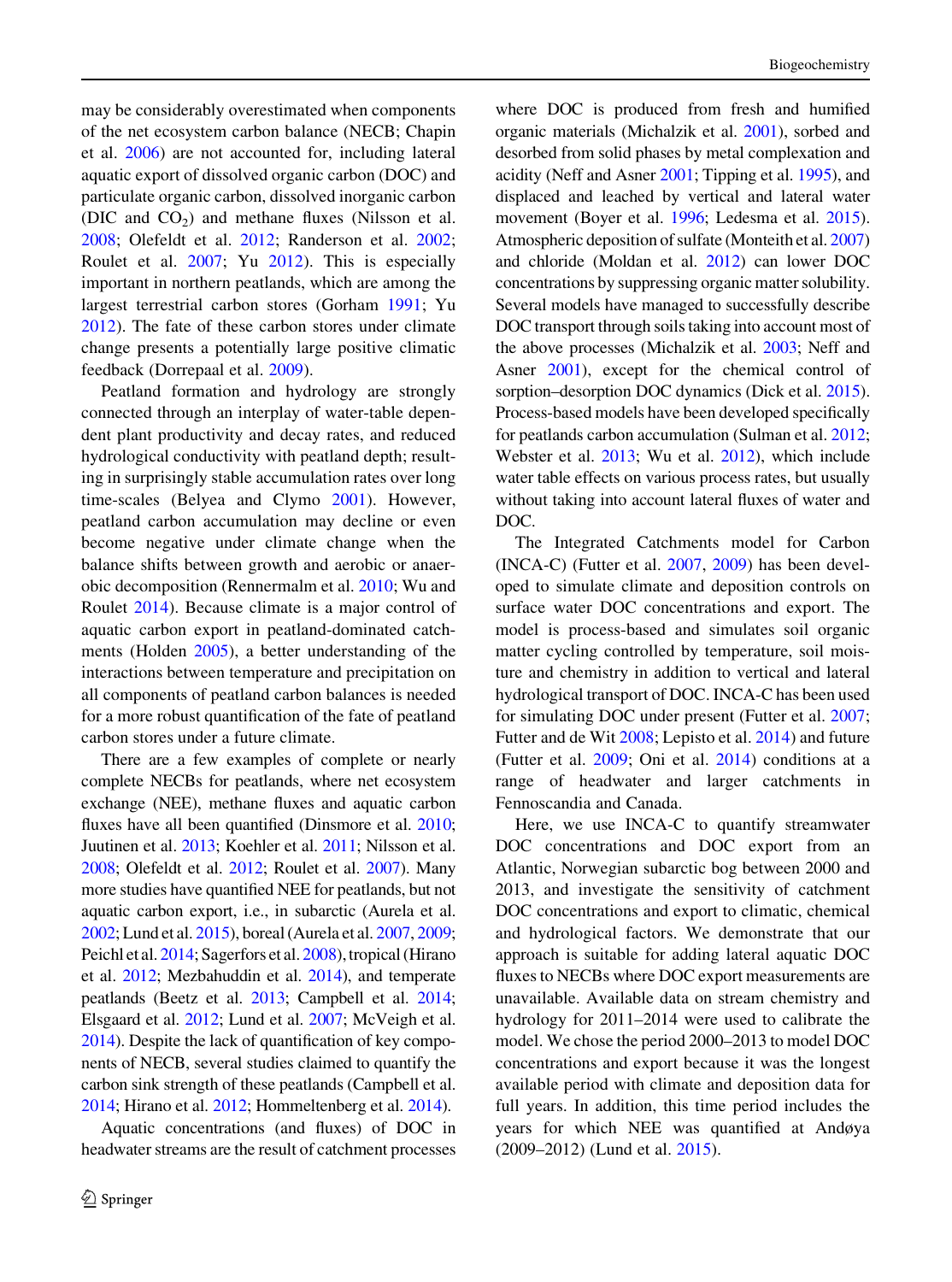## <span id="page-2-0"></span>Materials and methods

#### Site description

The study site  $(69^{\circ}08'N, 16^{\circ}01'E)$  is located on the Andøya Island at the Atlantic coast of Norway, near Saura, north of the Arctic Circle (Fig. 1). The site will be referred to as the Andøya peatland instead of its more local name the 'Saura bog'. An eddy covariance system was installed in 2008 for the measurement of NEE of  $CO<sub>2</sub>$  (Lund et al. [2015](#page-15-0)). The peatland is typical of the ombrotrophic, raised bogs that are common at Andøya (Buys [1992](#page-14-0)). The Andøya peatland is a concentric, raised Atlantic blanket bog dominated by thick hummocks interspersed with depressions, termed lawns or carpets. The vegetation is characterized by oligotrophic species including crowberry  $(E. nigram)$ , cloudberry (R. chamaemorus), sedges (Carex spp.), cotton sedges (Eriophorum spp.), reindeer lichen (Cladonia spp.), peat mosses (Spaghnum spp.), and other bryophytes, as described in more detail for the nearby Sellevollmyra raised bog (Vorren et al. [2007](#page-16-0)). The bedrock underneath the peatland consists partly of Jurassic sedimentary rocks resting on a weathered granitic Precambrian basement (Lund et al. [2015](#page-15-0)).

Andøya has a mild climate, despite its location north of the Arctic Circle because of maritime influences from the Atlantic Ocean. Long-term mean annual temperature (MAT) and precipitation (1961–1990) are 3.6  $\degree$ C and 1060 mm, respectively. February is the coldest month  $(-2.2 \degree C)$  while July and August are the warmest months  $(11 \text{ °C})$ .

The area with the eddy covariance tower is drained by a stream that connects with a peatland extraction site upstream to the northeast (Fig. 1). The likely impact on streamwater chemistry and hydrology from human disturbance compelled us to choose the stream directly adjacent to the  $CO<sub>2</sub>$  flux monitoring catchment area for monitoring of aquatic carbon export. This peatland catchment is not disturbed by extraction, and is an oligotrophic, concentric, raised bog with similar vegetation and bedrock as the area used for  $CO<sub>2</sub>$  flux monitoring. Thus, it is suitable for quantification of aquatic carbon export from the peatland area where NEE is measured.

The peatland catchment was delineated based on a digital elevation model (source Norwegian Mapping Authority) with 1 m vertical resolution and vegetation and topographical features (indicative of hydrological pathways and bog formations) from the aerial



Fig. 1 Map of catchment at Andøya. Aerial photograph obtained from Google Earth imagery (Image © 2015 Digital Globe), with modifications to illustrate the monitoring facilities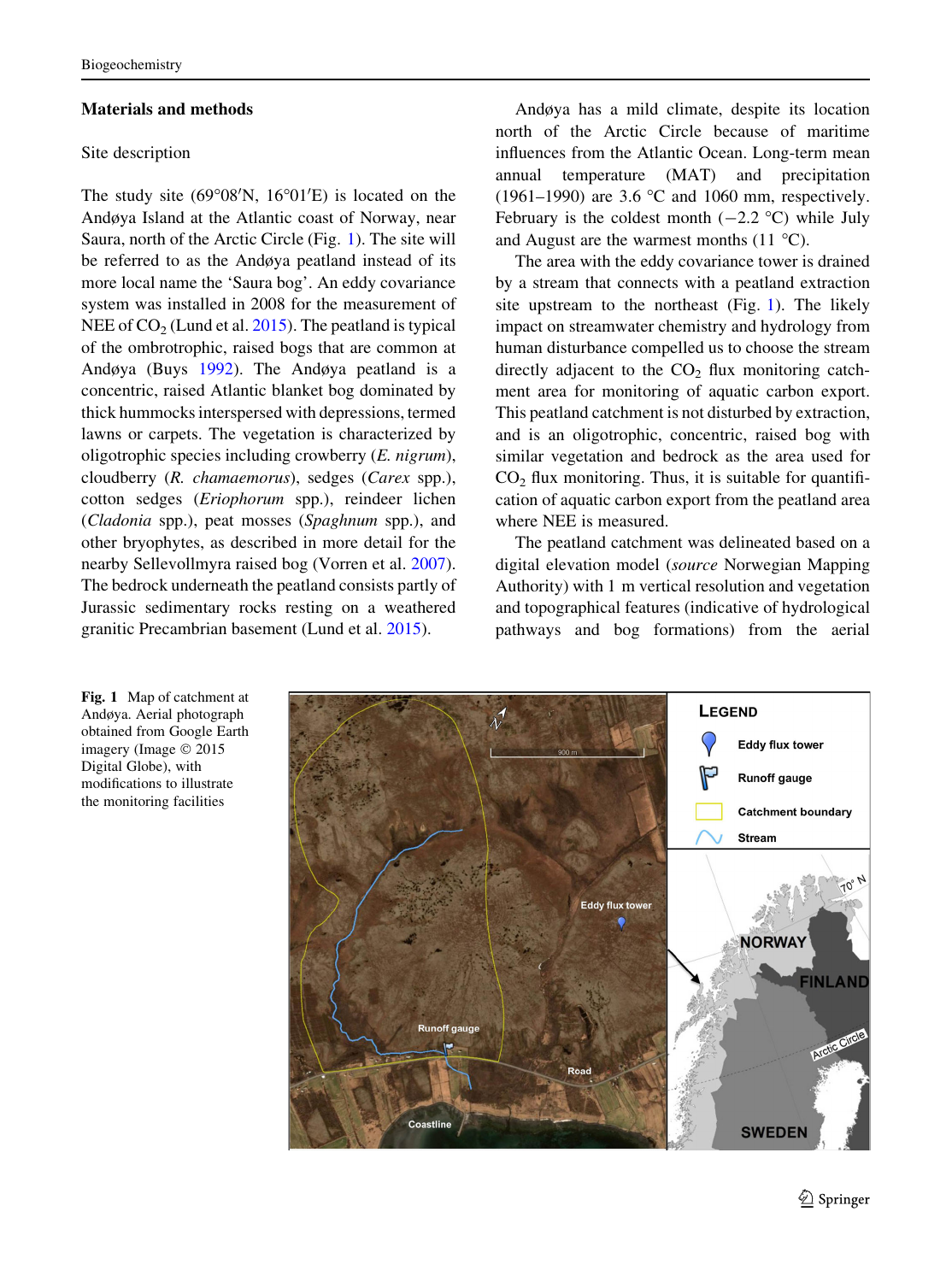photograph, resulting in a 2.1  $km^2$  area, with an uncertainty that we estimate to be circa 10 %. The peatland drains towards the east and south. The stream continues into a ditch which runs parallel to motorway 82, at the southwest corner of the peatland, and passes underneath the road into a culvert that leads the stream to the sea. The road prevents discharge from the peatland from running directly to the sea, and thus the discharge monitored in the culvert can be assumed to give a correct estimate of runoff volume.

## Discharge

Water flow velocity and water level were monitored from December 2012 in the culvert (1.095 m in diameter) with an ISCO 2150 Area Velocity module using continuous wave Doppler technology to measure stream flow and a pressure transducer to measure water height. The pressure transducer was manually calibrated when monitoring started on 1st December 2012. Discharge is calculated automatically using diameter, flow, and height with the software Flowlink. Logging intervals were 15 min, and data were sent twice weekly to the Norwegian Institute for Water Research (NIVA). Daily discharge was calculated as the sum of the 15 min interval observations.

### Streamwater chemistry

The stream that drains the catchment was monitored for water chemistry from August 2011 until May 2014. Grab samples were taken by local observers, mostly at 2–3 week intervals and occasionally longer when deeps now hindered sampling. From January until May 2013, no samples were taken because the local observer was absent. The samples were taken according to monitoring procedures under the International Cooperative Programme on Assessment and Monitoring Effects of Air Pollution on Rivers and Lakes and the national acid deposition monitoring programme (Garmo et al. [2013;](#page-15-0) ICP Waters [2010\)](#page-15-0), stored overnight in the dark at  $4^{\circ}$ C before being sent by airmail to the accredited laboratory at NIVA. There, water samples were analyzed for pH, conductivity, main anions  $(SO_4^2$ <sup>-</sup>, Cl<sup>-</sup>, NO<sub>3</sub>), cations  $(Ca^2)$ <sup>+</sup>, Mg<sup>2+</sup>, Na<sup>+</sup>,  $K^+$ ), and total organic carbon (TOC). Sixty percent of all samples were also analyzed for DOC (filtered by 0.45  $\mu$ m). DOC was on average 96 % of TOC, which justifies our assumption that TOC can be used as a proxy for DOC, and henceforth TOC will be referred to as DOC.

### Climate and deposition data

Daily time series of temperature, precipitation and wind speed-related parameters (including average, minimum and maximum wind speed) were obtained for the period 1st January 2000–31st July 2014 from the Norwegian Meteorological Institute (Met Norway [2014\)](#page-15-0) at the station 87110 in Andøya (69°18'N, 16°07'E), approximately 17 km north of the catchment outlet. Monthly time series of modelled wet seasalt deposition fluxes were available from the European Monitoring and Evaluation Programme (EMEP [2015\)](#page-15-0) for the period 2000–2012, for the  $50 \times 50$  km<sup>2</sup> grid cell where Andøya is located. Daily time series of atmospheric deposition are needed for modelling of DOC in INCA-C (see below). We constructed daily time series of seasalt  $(Cl^-)$  deposition for January 2000 until July 2014 using the EMEP monthly deposition data (2000–2012) and daily weather data for 2000–July 2014 as follows. A multiple linear regression model using month of the year, temperature, precipitation, and the above mentioned wind speed-related parameters as predictors explained 89 % of variation in monthly EMEP wet seasalt deposition for 2000–2012 (see supplementary information). As EMEP deposition data was not available for the latter part of the simulation, the model was used to construct monthly wet seasalt deposition for 2013–July 2014. To ensure internally consistent time series, the constructed deposition data were used as input for INCA-C for the whole simulation period (2000–July 2014). Monthly data were converted to daily values by assuming that deposition was evenly distributed throughout each month.

## Hydrological modelling

The rainfall–runoff model PERSiST (Precipitation, Evapotranspiration and Runoff Simulator for Solute Transport; Futter et al. [2014](#page-15-0)) was used to simulate daily stream flow. PERSiST is a semi-distributed bucket-type model within a flexible framework that allows the modeler to specify the perceptual representation of the runoff generation process. The model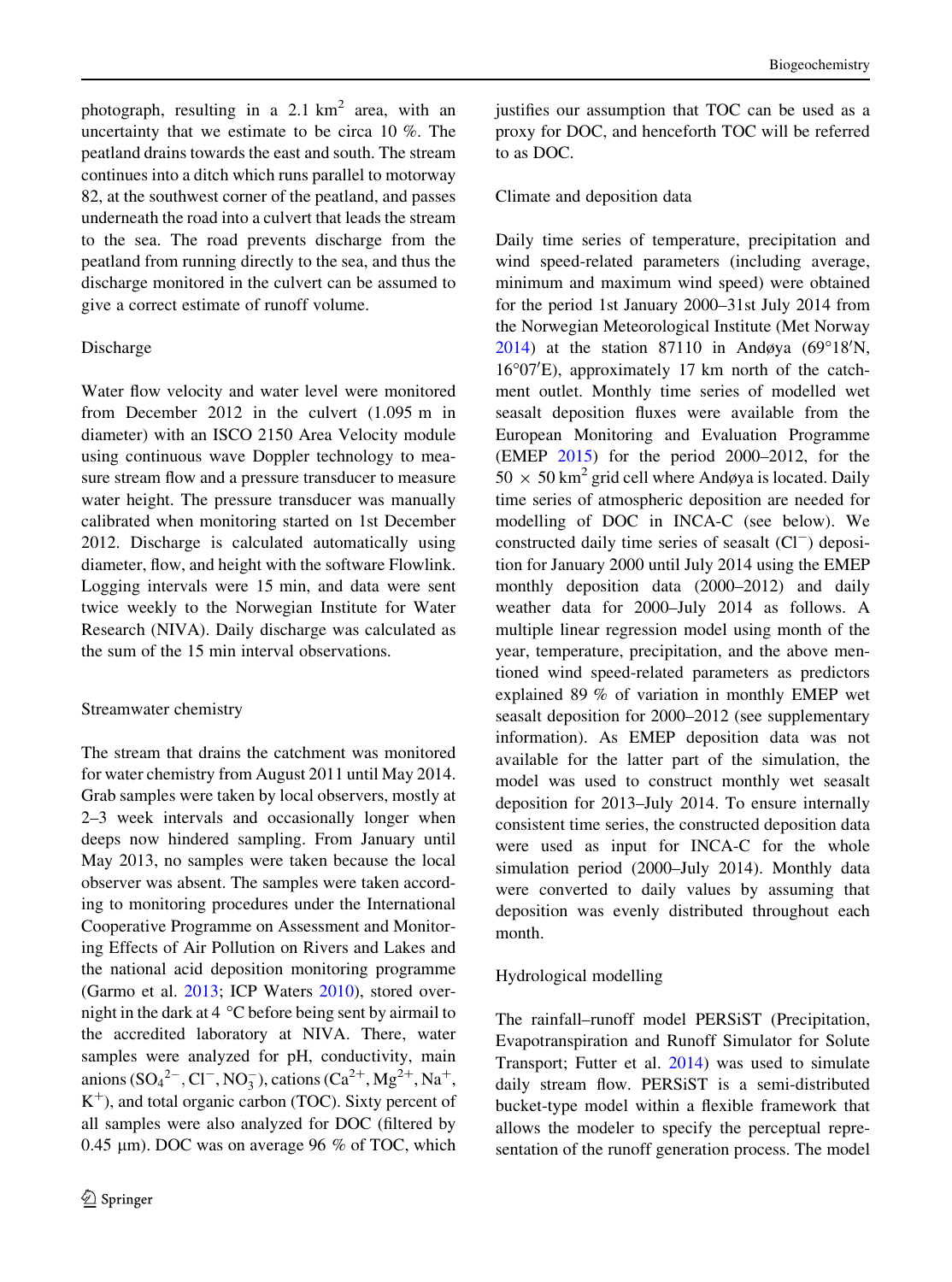generates the daily time series of soil moisture deficits (SMDs) and hydrologically effective rainfall (HER; precipitation net of evapotranspiration) needed as inputs to run INCA-C. As input data, PERSiST requires daily time series of air temperature and precipitation. In the model setup used here, precipitation is directed to the stream by direct runoff or into the soil, which is divided in two layers. Evapotranspiration leads to lowering of water storage, while water is transported either vertically (to the lower soil layer) or horizontally (to the stream). Key model parameters controlling soil hydrology in PERSiST are hydrological conductivity, soil depth, and runoff time constants.

## DOC modeling

The organic carbon model INCA-C was used to simulate daily DOC concentrations and calculate monthly and annual DOC exports for 2000–2013. INCA-C is a dynamic, semi-distributed, process-based model that requires daily time series of precipitation, temperature, SMD, and HER (outputs from PERSiST, see above) to simulate daily stream flow (hydrological sub-model, a simplified version of PERSiST) and daily DOC concentrations (biogeochemical submodel) (Futter et al. [2007](#page-15-0), [2009](#page-15-0)).The following processes are represented: (i) soil organic carbon (SOC) production through litter breakdown, (ii) temperature, moisture, and soil–solution chemistry dependent organic carbon sorption and desorption, and (iii) hydrologic controls on transport of DOC from soils to streamwaters. Key model parameters controlling DOC production and transport include soil thermal conductivity, temperature and soil moisture dependency of carbon processing rates including rates of DOC production, sorption and desorption in topsoil and subsoil, litter production, DOC production from litter, sensitivity of (de)sorption rates to soil–solution chemistry, and fraction of labile SOC of the SOC pool. For further details reference is made to Futter et al. ([2007,](#page-15-0) [2009\)](#page-15-0).

Model calibration strategy and uncertainty and sensitivity analyses

The model calibrations of PERSiST and INCA-C were based on minimizing the sum of squared differences between observed and modelled values. For both PERSiST and INCA-C, preliminary manual calibrations using daily water discharge measurements (December 2012–July 2014) and measured DOC concentrations (August 2011–May 2014), respectively, were performed followed by a Monte Carlo (MC) exploration of parameter space and a final manual tuning of the best performing parameter set identified by MC analysis. Briefly, the MC analysis consisted of a number of iterations of a ''hill climbing'' algorithm which attempted to improve model goodness of fit through a series of directed jumps. Each iteration of the MC analysis consisted of a fixed number of model runs. The best performing parameter set and its associated goodness of fit coefficients from each iteration were retained for further analysis. The best performing parameter set from the entire analysis was used as input to the final manual calibration for both PERSiST and INCA-C. For the INCA-C analysis, all parameter sets were used to define posterior distributions for sensitivity analysis. As there was a range in goodness of fit for iterations of the MC analysis, the parameter sets with poor goodness of fit statistics (defined by setting a lower limit for model fit statistics) were not used in uncertainty estimation.

The calibration strategy for PERSiST followed the steps described by Futter et al. ([2014\)](#page-15-0). In short, an initial manual calibration identified credible parameter ranges that were subsequently explored with the MC procedure. Sensitive parameters identified during the manual calibration were allowed to vary by  $\pm 30\%$ during the MC analysis. Random starting points were drawn from the parameter space and compared to the best model performance, which was assessed using the sum of Nash–Sutcliffe (NS [1970](#page-16-0)), log NS and percent water balance statistics. This multi-parameter calibration scheme attempts to achieve a balance between fitting high flows (NS), low flows (log NS) and ensuring that cumulative modelled and observed flows are as similar as possible (percent water balance). When the random starting point was better than the best model performance, a predefined jump was applied to randomly perturb the parameter values, and repeated until no further improvement in model performance was obtained. The MC process was carried out in 100 iterations of 300 runs each and a single best-performing parameter set from the 100 loops was selected for final manual tuning. The final tuned parameter set was then used to generate time series of SMD and HER needed as input to the INCA-C simulations.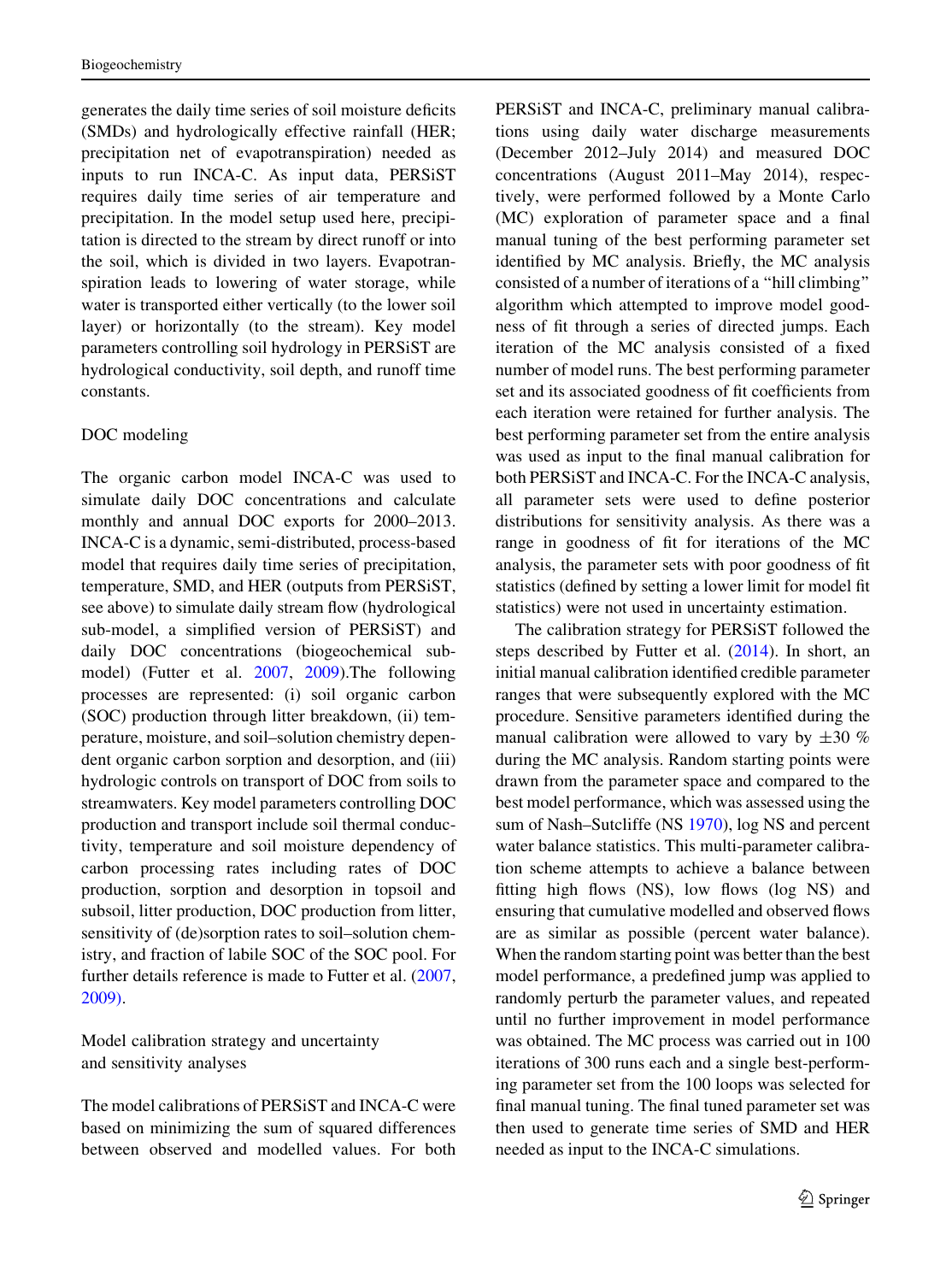The calibration strategy for INCA-C followed a slight adaptation to the approach described for PERSiST and by Ledesma et al. ([2012](#page-15-0)). The initial manual calibration was done in two independent stages: first for the hydrological sub-model, and second for the biogeochemical sub-model. The parameters controlling the hydrological sub-model were fixed once the performance from manual calibration was similar to the best parameter set performance for PERSiST. Parameters for the biogeochemical sub-model were first calibrated manually, after which ranges for the MC analysis were set for each parameter individually by manual exploration of upper and lower values resulting in a DOC model performance of  $NS = 0$ . The MC tool was then run to find the best-performing dataset (from 100 loops of 300 runs). The final top performing 20 parameter runs (selected by setting a lower limit for model fit statistics) were retained for use in uncertainty estimation and the best performing parameter set was subject to a final manual refinement to further improve model performance.

The top performing (sum of NS statistics for DOC and flow) 20 parameter sets from the MC analysis were used to estimate uncertainties in daily DOC concentrations and annual fluxes between 2000 and 2013. Annual fluxes were calculated as the sum of daily fluxes, which in turn were estimated as the product of modelled daily DOC concentration and flow divided by catchment area. Uncertainty in model outputs that related to the parameter space was calculated as the 95 % confidence intervals based on the 20 best performing runs, i.e., the daily mean DOC concentration (or annual flux)  $\pm$  1.96 standard deviation.

Parameter sensitivity was assessed by comparing the ensemble of values from the 100 parameter sets identified during the MC analysis to a rectangular distribution based on the hypothesis that sensitive parameters would show non-rectangular posterior distributions as some regions of parameter space would be more conducive to good model performance than others. Sensitivity was quantified using a Kolmogorov–Smirnov (KS) test to compare the posterior to a rectangular prior. A significant KS statistic implied that variation of parameters within an a priori interval (identified by values for which NS statistic became 0) had significant effects on INCA-C simulated DOC.

# Statistical analysis

Meteorological drivers of seasonal and annual DOC concentrations were evaluated using forward selection multiple stepwise regression (0.05 significance threshold). Variable selection was constrained as little as possible, except that the increase in explained variation upon each entered predictor had to be at least 1 %.The dependent variables were mean seasonal (yearly) DOC concentrations and the sum of seasonal (yearly) DOC export, where the seasons were defined as early winter (November and December, mostly discontinuous snow cover), winter (January–March, predominantly lowest temperatures and most stable snow cover), spring (April and May, snow melt occurs in this period), summer (June–August, months with highest temperatures) and autumn (September and October, typically higher precipitation but hardly any snow and colder temperatures). Eligible explanatory variables were summed discharge, summed precipitation and mean temperature for the given seasons and antecedent season, and per year.

# Results

Temperature, precipitation and deposition (2000–2013)

MAT between 2000 and 2013 varied between 3.5 and 5.3 °C, with an overall mean of 4.5 °C (Table [1](#page-6-0)). Both the mean and the range of MAT are above the longterm mean for 1961–1990, which is 3.6  $\degree$ C (see site description). On average, February was the coldest month  $(-1.5 \degree C)$ , but with fluctuations above and further below freezing. In all winter months, episodic temperatures above zero occurred. July was on average the warmest month (11.7  $\degree$ C) with relatively little variation between years. Annual precipitation varied between 777 and 1430 mm, with a mean of 1086 mm, similar to the long-term annual mean precipitation between 1961 and 1990, i.e., 1060 mm. Precipitation was usually lowest from May to August and highest in September and October, with considerable interannual variation in monthly amounts (10 and 90 % percentiles of monthly precipitation from May to August  $\langle 25 \rangle$  and  $\langle 100 \rangle$  mm, respectively). Annual seasalt deposition was between 5.1 and 9.7 g  $Cl m^{-2}$ , with a similar range in interannual variation as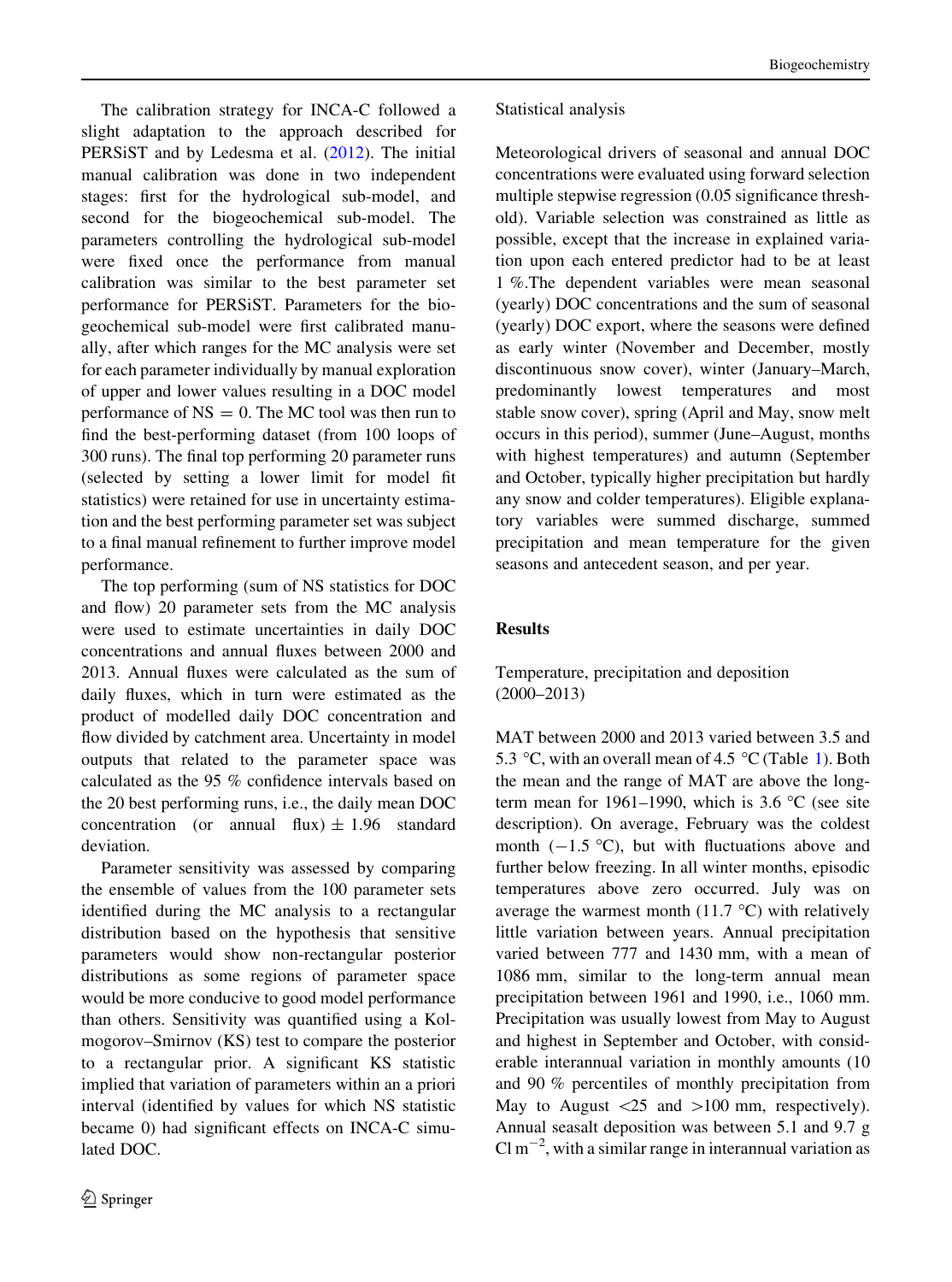|               | Unit                 | Mean   | Minimum | Maximum |
|---------------|----------------------|--------|---------|---------|
| Temperature   |                      |        |         |         |
| Annual        | $^{\circ}C$          | 4.5    | 3.6     | 5.3     |
| February      |                      | $-1.5$ | $-4.2$  | 2.1     |
| July          |                      | 11.7   | 10.1    | 13.7    |
| Precipitation |                      |        |         |         |
| Annual        | mm                   | 1086   | 777     | 1430    |
| September     |                      | 62     | 13      | 152     |
| May           |                      | 123    | 61      | 212     |
| Cl deposition |                      |        |         |         |
| Annual        | $g \, \text{m}^{-2}$ | 7.3    | 5.7     | 9.1     |
| June          |                      | 0.2    | 0.0     | 0.5     |
| December      |                      | 1.1    | 0.3     | 1.6     |

<span id="page-6-0"></span>Table 1 Temperature, precipitation and deposition between 2000 and 2013

Mean annual, minimum and maximum values are presented, in addition to values for the months with lowest and highest value for the given parameter

precipitation. Variation in seasonal seasalt deposition was considerable, mostly related to variation in wind speed (supplementary information), where westerly storms resulted in high seasalt deposition in winter months.

# Monitored water chemistry and hydrology

The stream varied from slightly acidic (pH 6.0) to alkaline (pH 7.8) but was on average near-neutral (Table 2). The high alkalinity was accompanied by high concentrations of base cations and occurred mostly under low-flow conditions (data not shown). The peatland is underlain by Jurassic sedimentary rocks and the episodically high alkalinity is probably a sign of hydrological connectivity between the bedrock and the stream. Concentrations of DOC were on average 10 mg  $L^{-1}$  and fluctuated between 2.8 and 20

mg  $L^{-1}$ . DOC had a regular seasonal pattern with highest concentrations occurring during late summer (Fig. [2](#page-7-0)). In addition to this seasonal pattern, there was a strong effect of seasalt deposition, illustrated by the strong negative relationship between DOC and Cl<sup>-</sup> (Fig. [3](#page-7-0)). The marine influences of seasalt deposition resulted in high concentrations of  $Na<sup>+</sup>$  and  $Cl<sup>-</sup>$  in the stream, where  $Na<sup>+</sup>$  was the dominating cation on an equivalent basis. The dominant anions, on an equivalent basis, were  $Cl^-$  and carbonate ions  $(HCO_3^-)$ , the latter indicated by alkalinity. Concentrations of  $SO_4^2$ <sup>-</sup> and  $NO_3^-$  were on average below 17 and 6  $\mu$ eq L<sup>-1</sup>.

Monitored discharge (December 2012–July 2014) varied strongly with peak flow between 25 and 30 mm day<sup>-1</sup> and low flow below 1 mm day<sup>-1</sup>. Highest and lowest daily discharge occurred in winter, while summer discharge was less variable and lower than in the autumn. There were extended periods of low flow in winter, but these were interrupted by rainfall events or snowmelt episodes. The stream did not dry out during the observation period (Fig. [4](#page-8-0)).

### Model performance and sensitivity analysis

The model calibrations were done as a combination of manual and MC analysis, optimizing on the NS statistic. The final MC process gave 100 parameter sets with corresponding model outputs. While each of the 100 parameter sets was generated using the same process, goodness of fit statistics varied considerably. Model performance was evaluated based on a number of test statistics (Table [3\)](#page-8-0). For PERSiST, we selected the best parameter set, giving equal weight to the description of the water balance  $(+3, \%)$ , daily variation ( $R^2 = 0.67$ ), peak flow (NS = 0.67) and base flow (log  $NS = 0.71$ ; Fig. [4](#page-8-0)). Similarly, the best parameter set for the biogeochemical sub-model in INCA-C was selected from the 100 parameter sets

Table 2 Summary (mean, standard deviation, minimum and maximum) of stream water chemistry for the study site (2011–2014,  $N = 36$ 

|                    | $\overline{DOC}$<br>mg L <sup>-1</sup> | pН  | Cl<br>$\mu$ eq $L^{-1}$ | SO <sub>4</sub> | NO <sub>3</sub> | Ca   | Mg   | Na   | K    | Alkalinity |
|--------------------|----------------------------------------|-----|-------------------------|-----------------|-----------------|------|------|------|------|------------|
| Mean               | 9.7                                    | 6.6 | 395                     | 17              | 5.9             | 5.5  | 1.6  | 10.9 | 0.44 | 408        |
| Standard deviation | 4.0                                    | 0.5 | 167                     | 21              | 4.6             | 3.7  | 0.8  | 4.1  | 0.30 | 375        |
| Minimum            | 2.8                                    | 6.0 | 228                     | 4               | 0.5             | 1.5  | 0.7  | 5.6  | 0.09 | 38         |
| Maximum            | 18.7                                   | 7.8 | 1179                    | 111             | 15.0            | 14.5 | 3.56 | 22.4 | 1.26 | 1483       |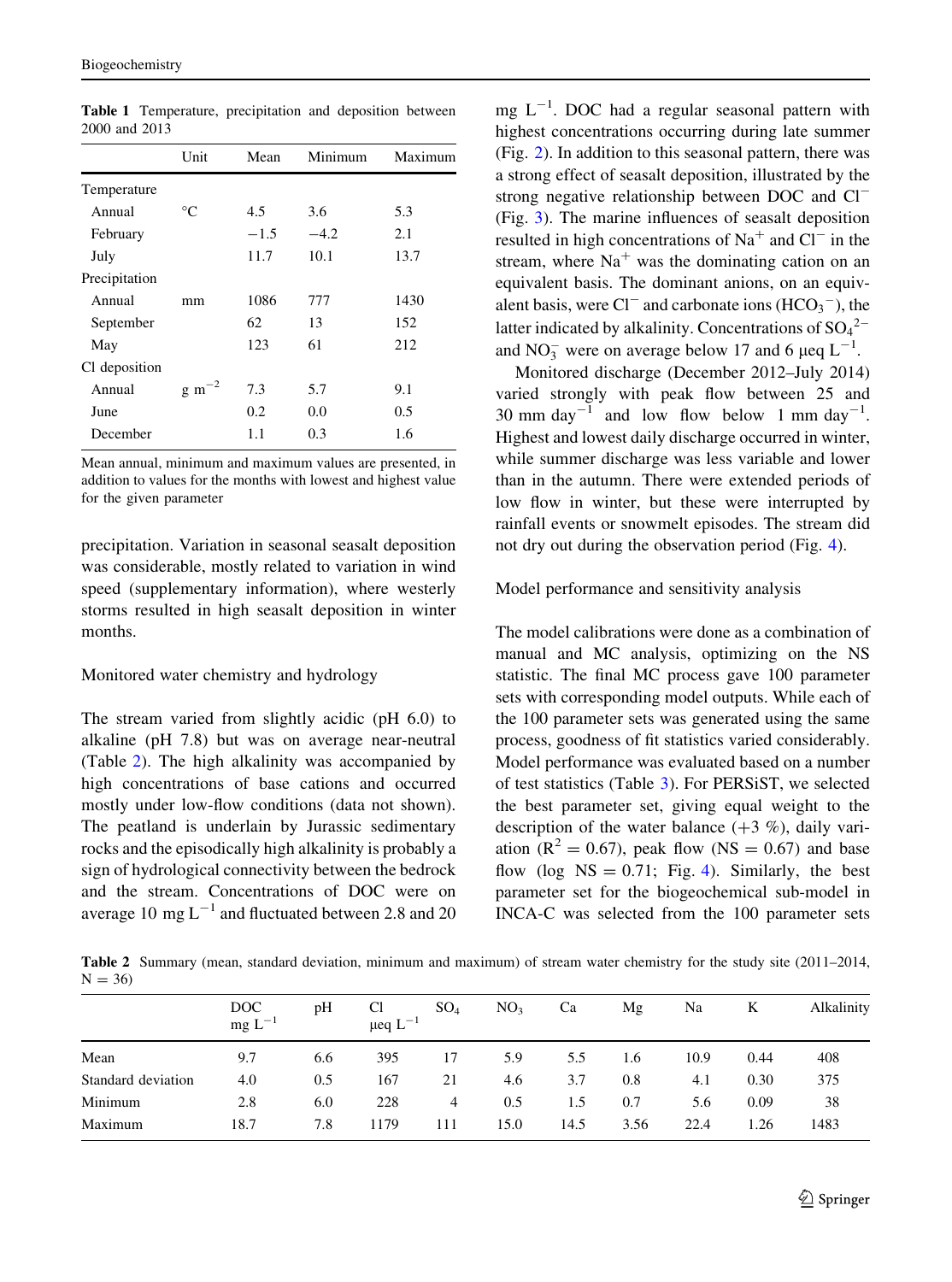<span id="page-7-0"></span>Fig. 2 Measured and simulated streamwater DOC concentrations at the Andøya catchment (2011–2014). The line shows simulated DOC concentrations from the best parameters set. The shaded area shows the 95 % confidence interval of the DOC simulations based on the 20 best parameter sets





obtained from the MC analysis, based on an evaluation of variation and timing of peak DOC concentrations, and subsequently manually refined (Table [3](#page-8-0)). The hydrological sub-model within INCA-C for this parameter set gave a roughly equally successful calibration of peak stream flows as PERSiST. The dynamics  $(R^2 = 0.85)$  and concentration levels of stream DOC ( $NS = 0.84$ ) were captured well by the model.

The 20 best performing INCA-C parameter sets had  $NS > 0.65$  for flows and  $NS > 0.75$  for DOC. These parameter sets were retained for estimation of uncertainty bands for daily concentration and annual flux estimates. The simulated DOC concentrations from the best parameter set are presented together with the 95 % confidence intervals based on INCA-C output from these 20 best parameter sets (Fig. 2). The upper and lower model uncertainty boundaries based on these standard deviations were narrow and most DOC observations fell within them, indicating good model performance with low uncertainty.

The list of statistically sensitive INCA-C biogeochemical sub-model parameters for simulation of DOC concentrations, identified with the MC analysis, is presented in Table [4](#page-9-0). The most sensitive parameters  $(p<1^{-10})$  were temperature-related, i.e., the thermal conductivity of the soil and a parameter controlling process-rate responses to a  $10^{\circ}$ C change in soil temperature. The high dependency of modelled DOC on soil thermal properties is not surprising as process rates in the model all relate to temperature. The sensitive process rates were the parameter controlling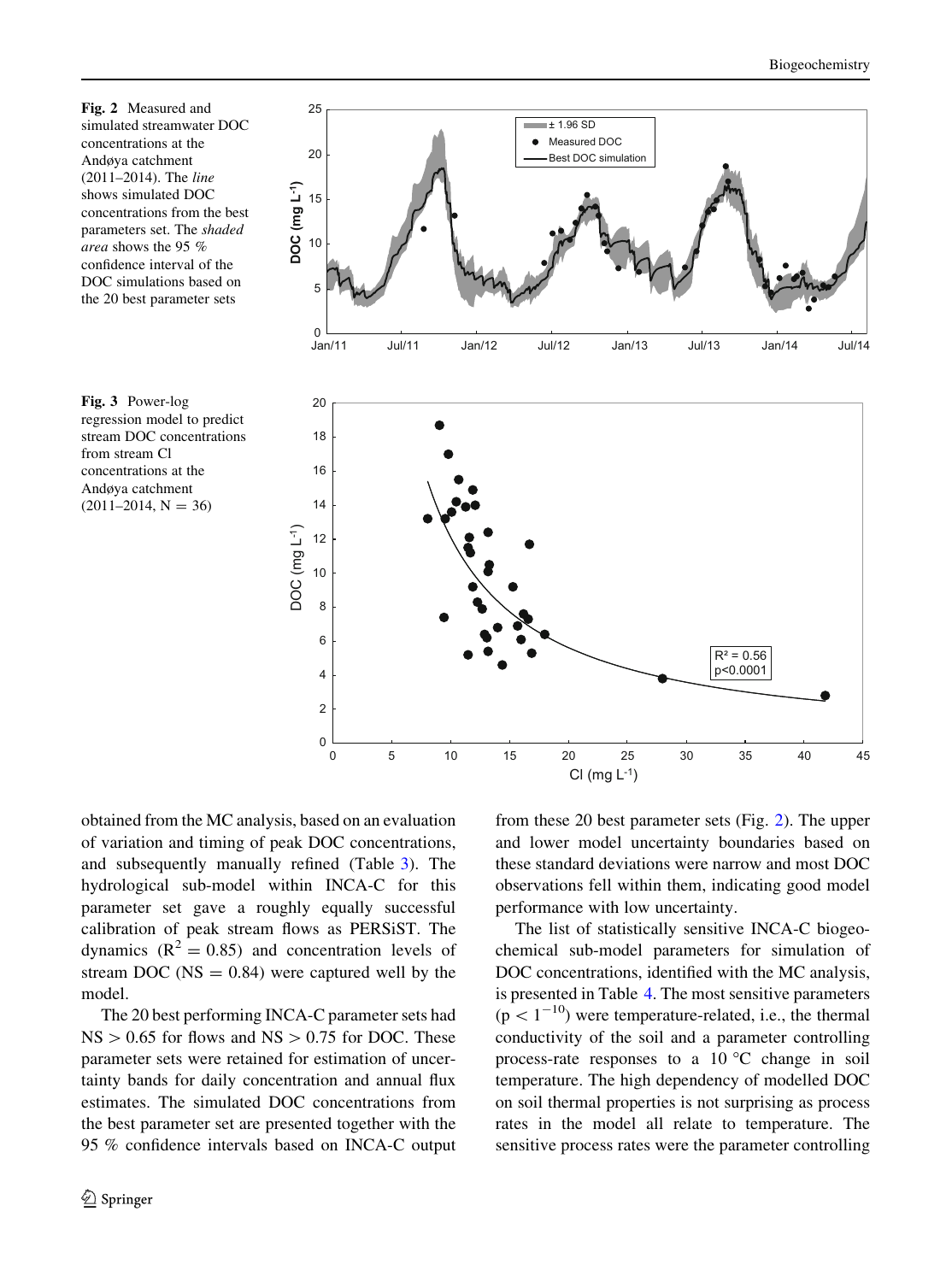<span id="page-8-0"></span>

Fig. 4 Observed and PERSiST simulated daily discharge (mm) at the Andøya catchment (2012–2014)

Table 3 Goodness of model fit for discharge (PERSiST) and DOC (INCA-C) reported for best calibration parameter set

|     |           | Variable $R^2$ NS Log NS Sim./obs. |
|-----|-----------|------------------------------------|
|     |           | 1.03                               |
| DOC | 0.85 0.84 | PERSIST Discharge 0.67 0.67 0.71   |

Ratio of simulated–observed mean annual water balance are included

 $R^2$  coefficient of determination, NS Nash–Sutcliffe model efficiency

the DOC-sorption and -desorption rate in the upper soil layer to changes in chemistry ( $p < 0.0001$ ), the SOC to DOC production rate in the upper layer  $(p < 0.0005)$ , and the DOC production rate from fresh litter ( $p \lt 0.0005$ ). This sensitivity analysis suggests that streamwater DOC at Andøya is most sensitive to temperature, atmospheric chemistry (i.e., seasalt deposition), and (microbial) production of DOC, both from the existing SOC pool and from litter inputs.

### Model simulations

Mean monthly DOC concentrations (2000–2013) simulated using the best model calibration had a strong seasonal signal and varied between 5.1 mg  $L^{-1}$ in April and 14.4 mg  $L^{-1}$  in September (Fig. [5](#page-9-0)). However, interannual variation in monthly DOC was large, as illustrated by the box plots, with ranges of  $\sim$  4 mg L<sup>-1</sup> in April and 10 mg L<sup>-1</sup> in the autumn months. Except for low discharge between May and August, there was no other strong seasonal signal in simulated discharge, although there was considerable interannual variation. Simulated median monthly

discharge from May to August varied between 15 and  $69 \text{ mm month}^{-1}$ , while the variation from September to April was between 77 and 118 mm month<sup>-1</sup>. Simulated mean monthly DOC export, however, followed a seasonal cycle with lowest export usually occurring between May and August (0.3–0.4 g C m<sup>-2</sup> month<sup>-1</sup>) and maximum export in September and October (1.1 g C  $m^{-2}$ ) month<sup> $-1$ </sup>; Fig. [5](#page-9-0)). The simulated seasonal DOC export pattern was related to the pattern in discharge and DOC concentrations. In November and December, simulated DOC export declined, following a similar development as DOC concentrations. In the summer months, DOC concentrations rose steadily while DOC export remained unaltered.

Mean annual DOC export between 2000 and 2013, simulated based on the best parameter set, was 7.2  $\pm$  0.7 g C m<sup>-2</sup>, with a maximum of 8.3 g C m<sup>-2</sup> in 2013 and a minimum of 5.9 g C m<sup>-2</sup> in 2009 (Fig. [6](#page-10-0)). The interannual variation was similar to the uncertainty interval of simulated annual DOC export  $(\pm 15 \%)$ , calculated as the 95 % confidence interval of the mean DOC export from the 20 best performing parameter sets.

#### Drivers of DOC concentrations and export

Forward selection stepwise multiple regressions were performed to identify the best predictors of annual and seasonal DOC concentrations and fluxes. Annual discharge and annual precipitation were selected as the best predictors explaining the variation of simulated mean annual DOC concentration and annual DOC export for 2000–2013, respectively. Mean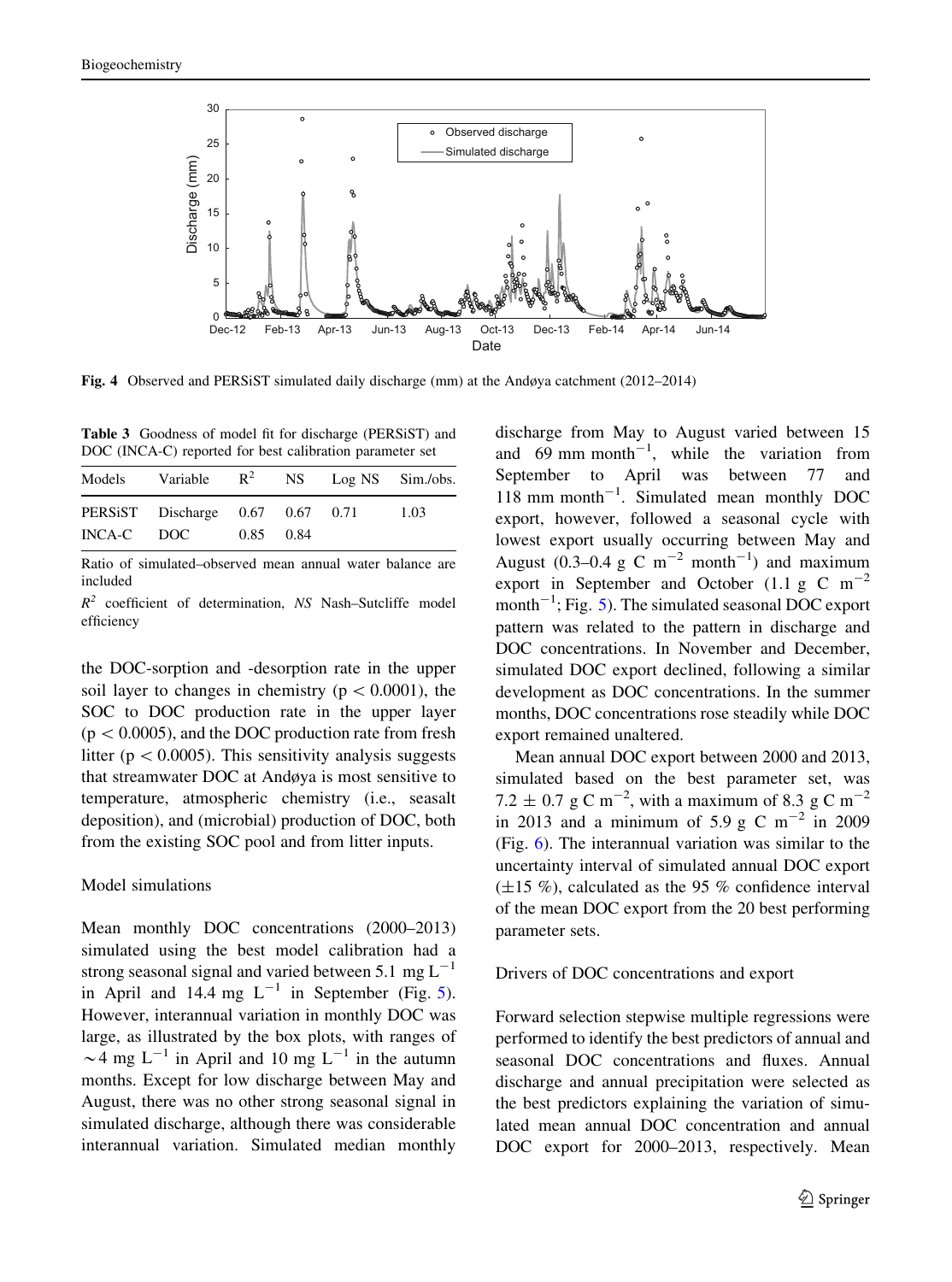<span id="page-9-0"></span>**Table 4** List of significant ( $p < 0.05$ ), sensitive parameters in INCA-C calibration, identified by Monte Carlo procedure

| Parameter description                                                          | Units                  | p value  | Best value                                          | A priori range                                                                                      | A posteriori range                             |
|--------------------------------------------------------------------------------|------------------------|----------|-----------------------------------------------------|-----------------------------------------------------------------------------------------------------|------------------------------------------------|
|                                                                                |                        |          |                                                     |                                                                                                     | $(5-95)$ Percentile)                           |
| Thermal conductivity of the soil                                               | $W~m^{-1}$<br>$K^{-1}$ | < 0.0001 | 1.74                                                | $0 - 12.5$                                                                                          | $0.075 - 2.71$                                 |
| Process-rate response to a 10 $^{\circ}$ C soil<br>temperature change          |                        | < 0.0001 | 2.97                                                | $0.085 - 9$                                                                                         | $0.6 - 3.2$                                    |
| Response of DOC sorption/desorption<br>rate to changes in chemistry in topsoil | $Day^{-1}$             |          |                                                     | $\leq 0.0001$ $2.9 \times 10^{-5}$ $0-9.5 \times 10^{-5}$                                           | $1.77 \times 10^{-6}$<br>$5.55 \times 10^{-5}$ |
| Production rate of DOC from SOC in<br>topsoil                                  | $Day^{-1}$             |          |                                                     | $\leq 0.0005$ 3.3 $\times$ 10 <sup>-4</sup> 6.3 $\times$ 10 <sup>-5</sup> -<br>$3.5 \times 10^{-4}$ | $1.4 \times 10^{-4} - 3.5 \times 10^{-4}$      |
| Production rate of fresh litter to DOC in<br>direct runoff                     | $Day^{-1}$             |          | $\leq 0.0005$ 6.7 $\times$ 10 <sup>-4</sup> 0-0.012 |                                                                                                     | $4.4 \times 10^{-4} - 8.9 \times 10^{-3}$      |

The a priori range was identified by values for which NS statistic became 0 and the a posteriori range was based on 100 parameter sets from Monte Carlo analysis

Fig. 5 Mean monthly DOC concentrations (mg C  $L^{-1}$ ) (panel A), DOC export fluxes (g C m<sup>-2</sup>) (*panel B*) and precipitation (mm, panel C) for 2000–2013, simulated by INCA-C using the best parameter set. Box shows lower, median and upper quartile. Whiskers show 1.5 \* interquartile range



annual DOC concentrations related negatively to discharge ( $\mathbb{R}^2 = 0.39$ ,  $p < 0.05$ ), while mean annual DOC export related positively to precipitation  $(R^2 = 0.63, p < 0.001)$ . Thus, DOC concentrations were lower during wet years, while DOC export was highest. Current and antecedent season weather variables were the best predictors of seasonal DOC concentrations and fluxes (Table [5\)](#page-11-0). The best models were found for seasonal DOC fluxes  $(R^2$  between 0.84 and 0.98), while mean spring and summer DOC concentrations were most poorly explained  $(R^2 0.31)$ and 0.53, respectively). For DOC concentrations, selected discharge or precipitation was always negatively related to DOC, while temperature had a positive effect on summer and autumn DOC, and negative on winter DOC. The negative effect of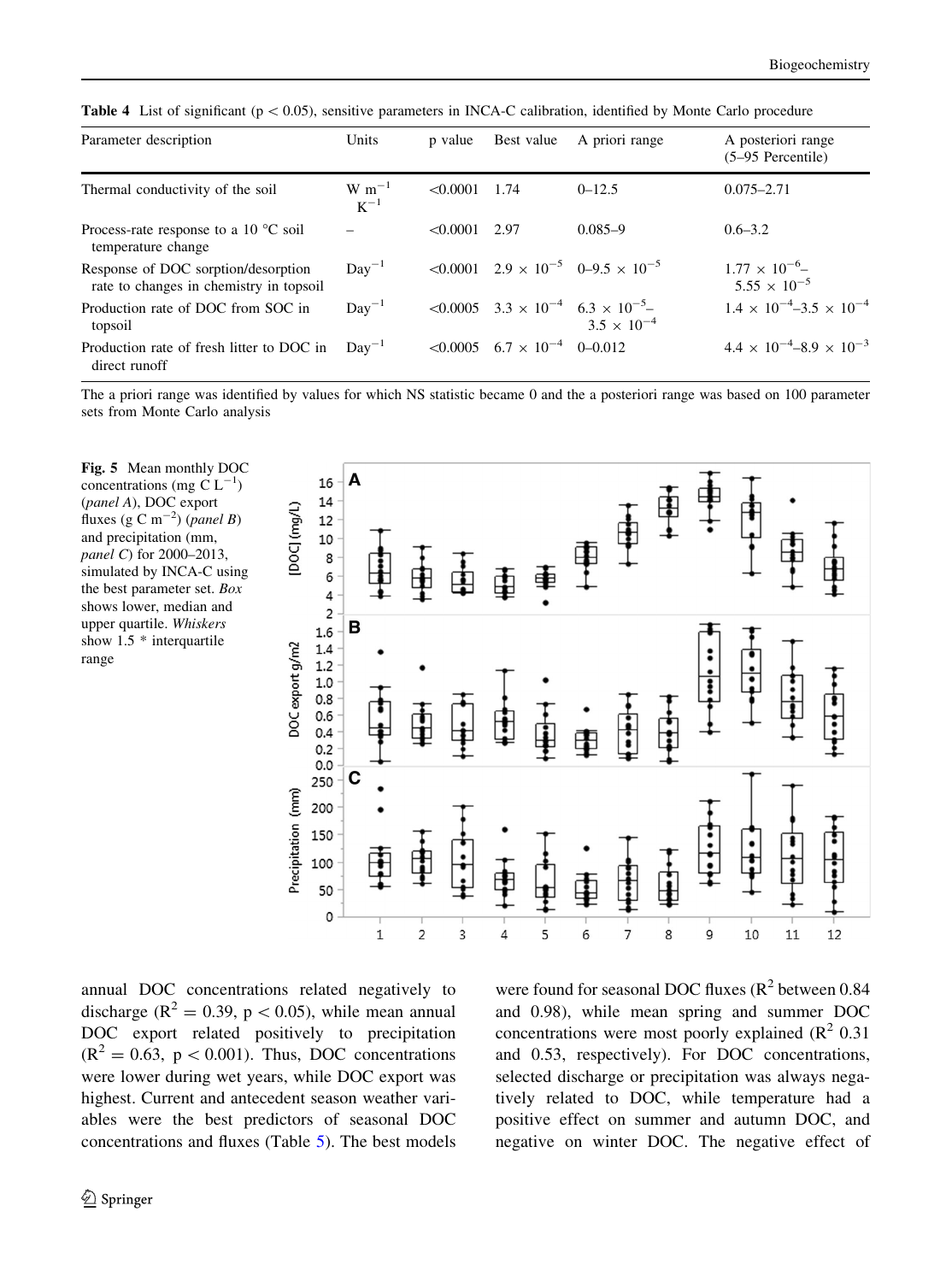<span id="page-10-0"></span>

temperature on winter DOC may reflect effects of winter snowmelt episodes, while the positive effect of temperature on summer and autumn DOC could indicate temperature-driven production of DOC. Discharge or precipitation in the antecedent season related negatively to autumn to midwinter DOC concentration, possibly because DOC replenishment occurs at lower rates in winter.

For DOC fluxes, hydrological parameters were selected first in all seasons except autumn, where summer temperature was selected first. Current-season discharge promoted seasonal DOC fluxes, while antecedent-season discharge reduced seasonal DOC fluxes, possibly indicative of depletion of potentially leachable DOC stores for the following season. For early winter DOC flux, current and autumn temperature both contributed positively, but only after accounting for the effects of winter precipitation and autumn discharge.

### Discussion

The simulated mean annual DOC export from the Andøya blanket bog of 7.2  $\pm$  0.7 g C m<sup>-2</sup> year<sup>-1</sup> (2000–2013) was in the middle of the range of reported northern peatland DOC export (Table [6](#page-12-0)). Aquatic export of DOC in peat-dominated catchments is usually strongly promoted by precipitation (Olefeldt et al. [2013\)](#page-16-0), similar to what we found in the statistical analysis of catchment DOC export, but in Table [6](#page-12-0) the highest absolute DOC export is found in Scotland, which is not the site with the highest annual precipitation. Production of DOC per mm runoff reveals a variation between sites of 7 and 38 mg C mm<sup>-1</sup>, where Andøya is found at the lower end. In a study of forested catchments on drained peatlands, harvestinduced DOC export correlated positively with site nutrient-richness (Nieminen et al. [2015](#page-16-0)), possibly implying a relationship between microbial activity and DOC production. Riverine aquatic DOC export per  $m<sup>2</sup>$ drainage area in Norway was lowest in subarctic Norway, which coincided with a gradient of declining productivity (de Wit et al. [2015\)](#page-14-0). Increased DOC export from peatland cores under higher temperatures was found in a field manipulation experiment (Fenner et al. [2007](#page-15-0)). Thus, factors like productivity, nutrient richness and temperature are all likely to contribute to variations in peatland DOC export but currently, the mechanistic understanding of these relationships remains inadequate.

The NEE was quantified for the Andøya peatland for 2009–2012 (Lund et al.  $2015$ ), ranging from  $-0.5$ to  $-35.7 \text{ g C m}^{-2} \text{ year}^{-1}$ , with mean annual NEE of  $-19.5 \pm 18.3$  g C m<sup>-2</sup>. Apparently, DOC export at Andøya has a lower interannual variability than NEE, i.e.,  $6.8 \pm 0.9$  g C m<sup>-2</sup> for 2009–2012. If only NEE and lateral DOC exports are considered (excluding methane fluxes, and aquatic fluxes of  $CO<sub>2</sub>$  and DIC), including aquatic DOC export in the NECB for Andøya leads to reduction in net carbon uptake to  $-12.6$  g C m<sup>-2</sup>, switching the peatland in the coldest year (2010) from a (small) sink to a source of atmospheric carbon. Lund et al. [\(2015](#page-15-0)) found that  $CO<sub>2</sub>$  uptake decreased under conditions of high vapor pressure deficit, indicative of low air moisture or relative drought, while no effect of reduced soil water content on NEE was found. However, in warmer and drier years the peatland was, perhaps surprisingly, a stronger annual sink for  $CO<sub>2</sub>$  than in the year with temperature and precipitation close to the long-term average. The higher  $CO<sub>2</sub>$  uptake was primarily driven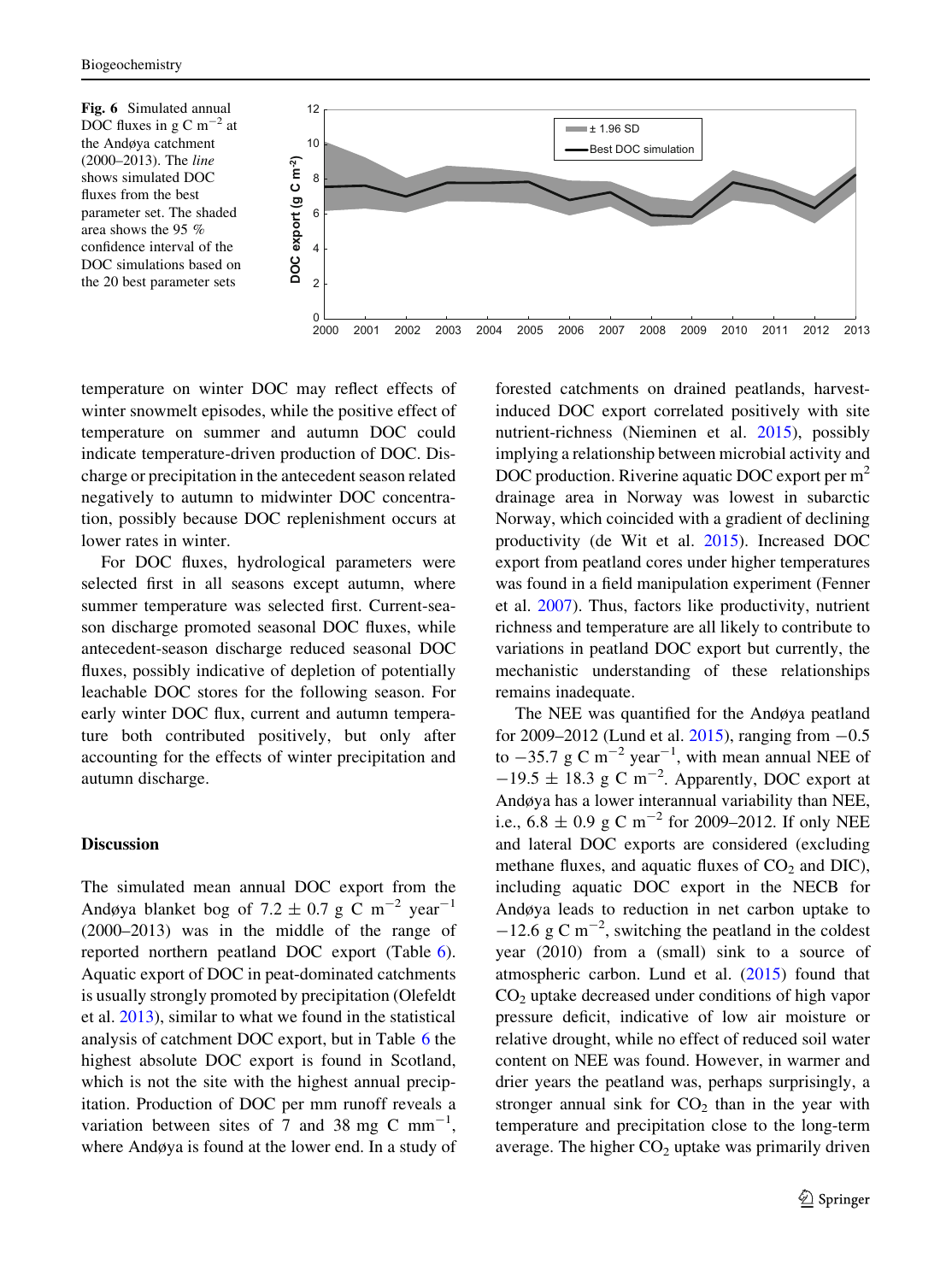|                   | Season                       |                       |                         |                               |                                     |
|-------------------|------------------------------|-----------------------|-------------------------|-------------------------------|-------------------------------------|
|                   | Midwinter<br>(January–March) | Spring<br>(April–May) | Summer<br>(June–August) | Autumn<br>(September–October) | Early winter<br>(November-December) |
| DOC concentration |                              |                       |                         |                               |                                     |
| T current         | $1(-2.51, 0.029)$            |                       |                         | 3(3.21, 0.009)                |                                     |
| T antecedent      |                              |                       | 1(3.72, 0.003)          |                               |                                     |
| P current         |                              |                       |                         |                               |                                     |
| P antecedent      | $2(-2.43, 0.033)$            |                       |                         |                               | $1(-3.73, 0.003)$                   |
| Q current         |                              |                       |                         | $1(-4.84, 0.0007)$            | $2(-2.77, 0.018)$                   |
| Q antecedent      |                              | $1(-2.46, 0.029)$     |                         | $2(-4.58, 0.001)$             |                                     |
| $R^2$             | 0.79                         | 0.31                  | 0.53                    | 0.92                          | 0.72                                |
| DOC flux          |                              |                       |                         |                               |                                     |
| T current         |                              |                       |                         |                               | 3(3.59, 0.006)                      |
| T antecedent      |                              |                       |                         | 1(3.98, 0.002)                | 4(2.8, 0.021)                       |
| P current         |                              |                       | 1(9.07, <0.0001)        | 2(0.3.91, 0.002)              | 1(13.27, < 0.0001)                  |
| P antecedent      |                              |                       |                         |                               |                                     |
| Q current         | 2(6.25, <0.0001)             | 1(9.39, <0.0001)      |                         |                               |                                     |
| Q antecedent      | $1(-6.38, <0.0001)$          | $2(-3.49, 0.004)$     |                         |                               | $2(-7.44, <0.0001)$                 |
| $R^2$             | 0.87                         | 0.91                  | 0.87                    | 0.84                          | 0.98                                |

<span id="page-11-0"></span>Table 5 Summary of linear regression models based on forward multiple stepwise selection analysis for seasonal DOC concentrations and fluxes

Each cell gives the number in which variables were selected, and between parentheses the t-score and significance (p-value) of each parameter in a linear regression model, and the  $R^2$  for each model. Included explanatory variables were mean temperature, sum of precipitation, sum of discharge, for the current and antecedent season

by a stronger gross primary production, which dominated the effect of higher heterotrophic respiration. In warmer and drier years, aquatic DOC export would also be a smaller term in the peatland NECB, thus reinforcing the finding by Lund et al.  $(2015)$  $(2015)$ . However, the years 2009–2012 did not include an extreme drought. In a maritime climate, extreme droughts may be less likely to occur than in continental climates. Lund et al. [\(2015](#page-15-0)) concluded that Andøya retains its function as carbon sink under the present meteorological conditions. By including aquatic DOC export, it appears that the Andøya peatland can switch from a sink to a small source of atmospheric carbon under the present climate, even when carbon losses from methane and DIC are not considered. On average, DOC export was 35 % of NEE at Andøya, which is at the high end of the range found elsewhere (Table [6](#page-12-0)).

Addressing the question of the influence of climate change on peatland carbon source or sink capacity clearly requires including aquatic DOC fluxes, but probably also requires a wider range of carbon accumulation studies with regard to peatland type, multi-annual studies and climatic gradients. A tool like the combined hydrological–biogeochemical model INCA-C (Futter et al. [2007\)](#page-15-0) could be useful in this setting, as there are many studies of peatland NEE where quantification of aquatic carbon export is lacking, thus limiting the possibility to improve peatland NECBs (Aurela et al. [2002](#page-14-0), [2007,](#page-14-0) [2009](#page-14-0); Beetz et al. [2013](#page-14-0); Campbell et al. [2014;](#page-14-0) Elsgaard et al. [2012;](#page-15-0) Hirano et al. [2012;](#page-15-0) Lund et al. [2007](#page-15-0), [2015](#page-15-0); McVeigh et al. [2014](#page-15-0); Mezbahuddin et al. [2014](#page-15-0); Peichl et al. [2014;](#page-16-0) Sagerfors et al. [2008](#page-16-0)). INCA-C can be used for quantification of aquatic DOC fluxes in catchments with limited observations for empirical quantification of DOC fluxes, and has been successfully calibrated for a number for small headwater catchments, with single and mixed land cover in various climate conditions (Futter and de Wit [2008;](#page-15-0) Futter et al. [2009](#page-15-0)).

The model goodness of fit of the INCA-C Andøya application was exceptionally high  $(R^2 = 0.85,$  $NS = 0.84$ , Table [3](#page-8-0)) compared with other INCA-C applications (e.g., Futter et al. [2007](#page-15-0), [2009;](#page-15-0) Futter and De Wit [2008;](#page-15-0) Oni et al. [2014](#page-16-0)), where  $R^2$  and NS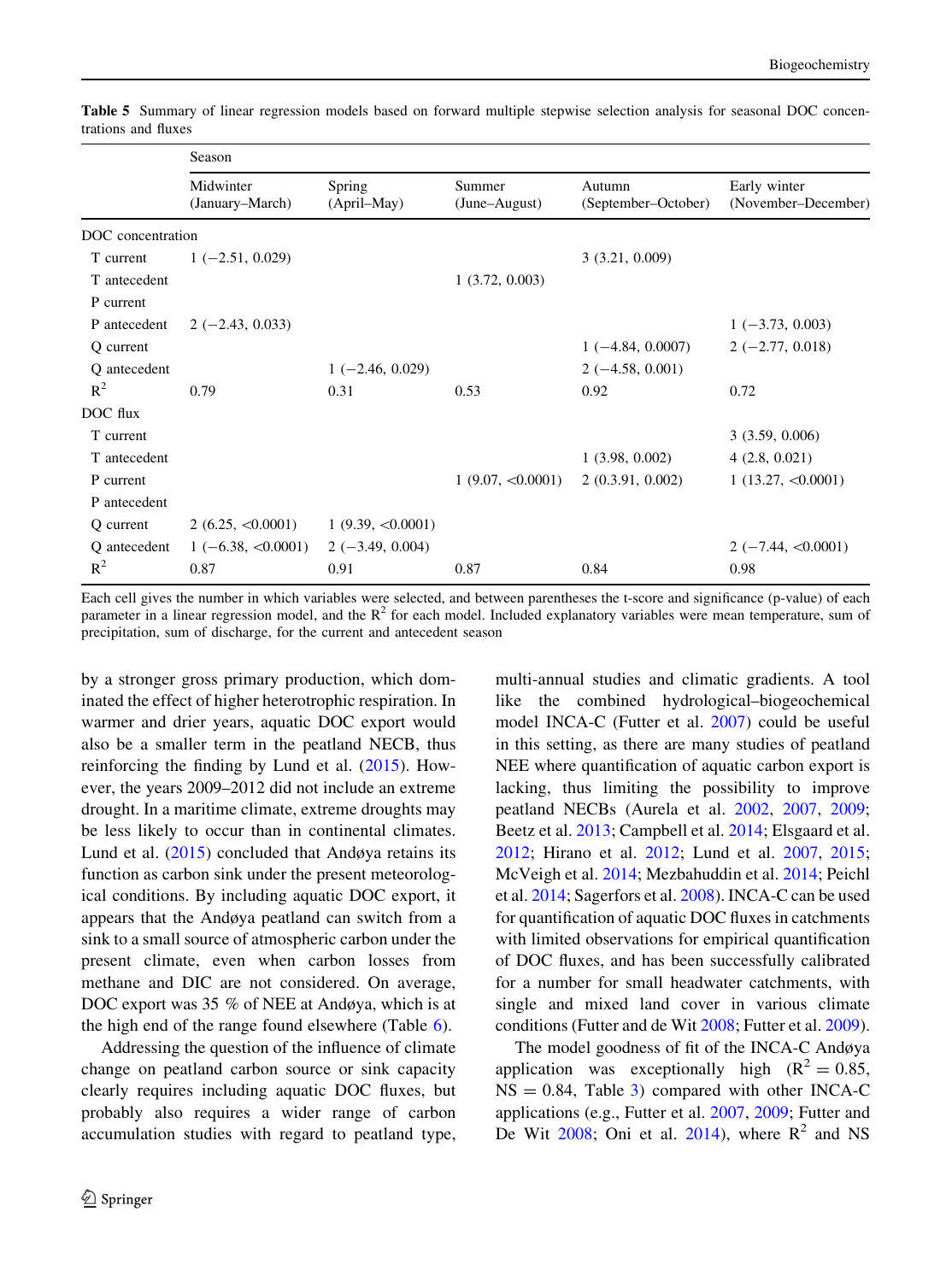<span id="page-12-0"></span>

| lypes                                                          | Location                                       | DOC export                                                                          |            | Discharge DOC export/Q DOC export/ References | H<br>N<br>E                 |                                |
|----------------------------------------------------------------|------------------------------------------------|-------------------------------------------------------------------------------------|------------|-----------------------------------------------|-----------------------------|--------------------------------|
|                                                                |                                                | $g \text{ C m}^{-2}$ year <sup>-1</sup> mm year <sup>-1</sup> mg C mm <sup>-1</sup> |            |                                               | of                          |                                |
| Boreal, minerogenic oligotrophic mire Degerö (northern Sweden) |                                                | $13.0 \pm 1.3$                                                                      | 366        | 35.4                                          | 25                          | Nilsson et al. (2008)          |
| Boreal, ombrotrophic bog                                       | Mer Bleue (southeastern Canada) $14.9 \pm 3.1$ |                                                                                     | 391        | 38.1                                          | 37                          | Roulet et al. (2007)           |
| Subarctic, oligotrophic bog                                    | Stordalen (northern Sweden)                    | $3.0 \pm 0.3$                                                                       | 271        | 113                                           |                             | Olefeldt et al. (2012)         |
| Subarctic, minerogenic fen                                     | Kipojärvi (northern Finland)                   | 3.7                                                                                 | n.r.       |                                               | $\mathcal{C}_{\mathcal{C}}$ | Juutinen et al. (2013)         |
| Temperate ombrotrophic raised bog                              | Auchencorth Moss (Scotland)                    | $25.4 \pm 20.6$                                                                     | $1200^{a}$ | 21 <sup>b</sup>                               | $\overline{24}$             | Dinsmore et al. (2010)         |
| Atlantic blanket bog                                           | Glencar (Ireland)                              | $14.0 \pm 1.6$                                                                      | 1900       | 7.4                                           | 29                          | Koehler et al. (2011)          |
| Atlantic peat-dominated catchment                              | Burrishoole (Ireland)                          | 9.5                                                                                 | n.r.       |                                               | n.r.                        | Ryder et al. (2014)            |
| Atlantic blanket bog                                           | Andøya (northern Norway)                       | $7.2 \pm 0.7$                                                                       | 961        | 7.5                                           | 35                          | This study, Lund et al. (2015) |

ء

Estimated using precipitation

Estimated using precipitation

usually ranged between 0.3 and 0.5. This is probably in part related to the limited number of observations compared with the other INCA-C applications. The potential to obtain good model fits is inversely related to the number of observations used for model calibration. It is trivial but true that complex models such as INCA-C or PERSiST can be calibrated to perfectly match a single observed value. The longer the period of record used for model calibration, the greater the likelihood of encountering extreme or unusual conditions which cannot be simulated using a single parameter set (Ledesma et al. [2012\)](#page-15-0). However, it has been shown that longer calibration time series lead to better overall goodness of model fit (Larssen et al. [2007\)](#page-15-0).

We explored the uncertainty in the model output in relation to the parameter space with an MC analysis, and found that the uncertainty was similar to interannual variations in DOC export. While MC approaches to estimate model uncertainty are very common (Beven [2006;](#page-14-0) Couture et al. [2015](#page-14-0); Futter et al. [2007](#page-15-0) ; Futter and De Wit [2008](#page-15-0); Ledesma et al. [2012](#page-15-0); Larssen et al. [2007](#page-15-0); Oni et al. [2014\)](#page-16-0), they are not truly objective. Every MC approach contains a number of hidden or explicit assumptions. For example, most Markov chain MC methods make strong assumptions about the parameter space and conditions for convergence. The MC approach used here is informed by the equifinality thesis (Beven [2006\)](#page-14-0) which states that there is no single statistically best parameter set. The MC approach identifies an ensemble of credible parameter sets based on a defined exploration of parameter space. The ''hill climbing'' metaphor can be pursued further when describing the ensemble of parameter sets. In a mountain range, not all peaks have the same elevation. Using the approach presented here, while guaranteed to find local high points, makes no pretense of locating the highest peak in the mountain range. The parameter sets generated by this approach have a range of goodness of fit statistics but all share the property of being the best set of values identified by a particular set of model runs. Trimming the ensemble of parameter sets to use only the best performing subset will lead to more realistic uncertainty estimates as it will exclude predictions based on parameter sets that would have been rejected for poor performance during manual calibration. The final manual tuning of the best performing parameter set acknowledges the role of expert judgement in model use. Any automated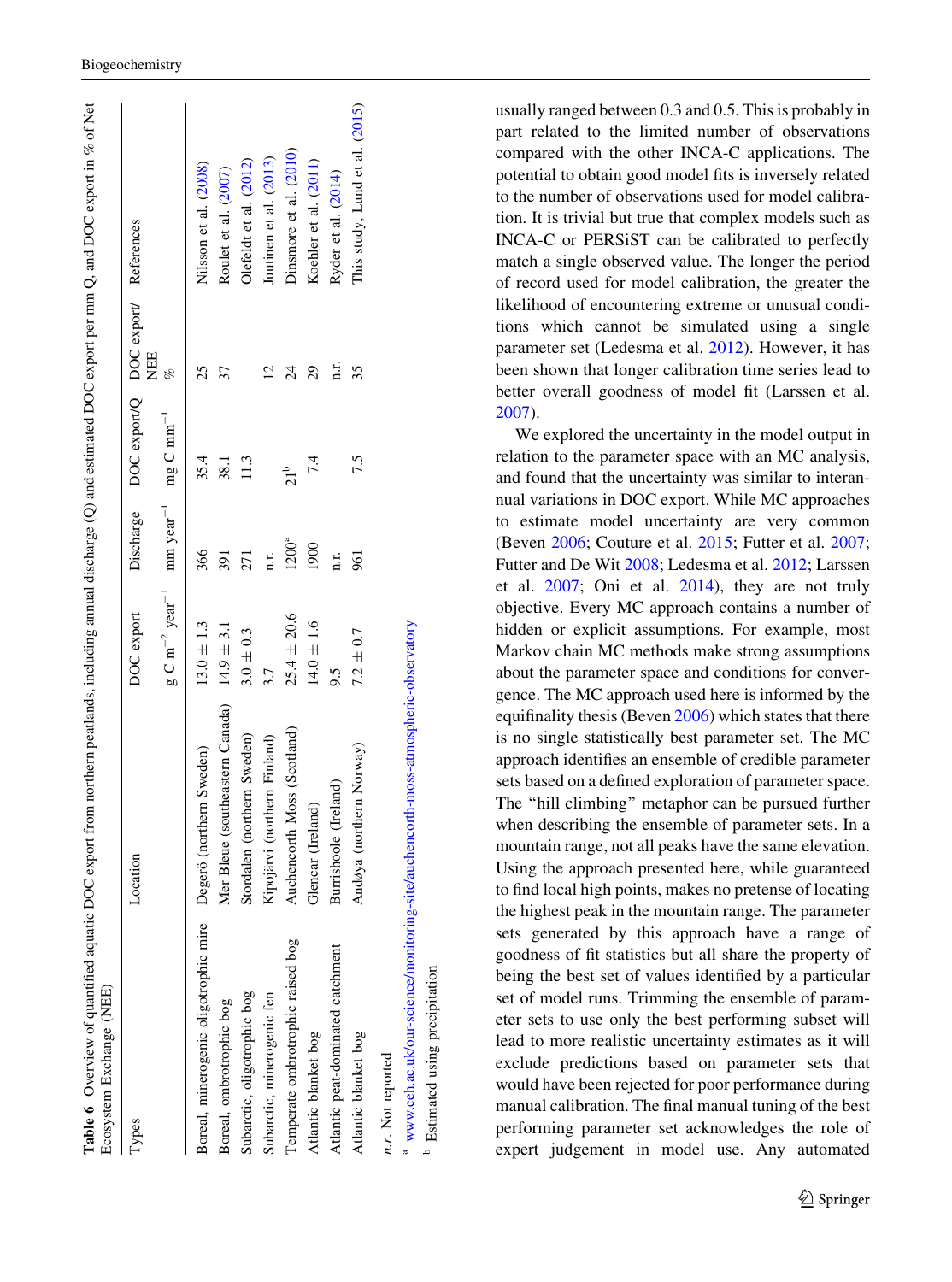calibration procedure has the potential to produce mathematically reasonable but scientifically implausible parameter values. For all but the very simplest of models, a final evaluation is needed to ensure the scientific credibility of model outputs. In the simulations presented here, the overall model performance was encouraging and the selection of sensitive parameters made biogeochemical sense.

Climatic factors and deposition chemistry are major controls of DOC concentrations at Andøya, as indicated by the inverse relationship between  $Cl^-$  and DOC concentrations in the stream, by the selection of sensitive parameters in the INCA-C, i.e., temperature controls and sorption-sensitivity to atmospheric chemistry and by the statistical analysis of DOC concentrations and DOC export. The control of deposition chemistry on headwater DOC has been shown in monitoring time series of lake and streamwater DOC in boreal catchments (Monteith et al. [2007\)](#page-15-0) and in experimental field manipulations (Moldan et al. [2012](#page-15-0); Oulehle et al. [2013\)](#page-16-0). Physico-chemical models provide a mechanistic explanation for this behavior, i.e., increased solubility of organic matter under conditions of lower conductivity and lower acidity, changing ion-binding and increasing negative charge of humic compounds, leading to a tendency to overcoming of inherent hydrophobicity of humic compounds (Tipping [1994](#page-16-0)). The WHAM model was successfully tested on soil–solution interactions in laboratory conditions (De Wit et al. [1999](#page-14-0)), and the concept of chemical controls on desorption behavior of DOC was successfully implemented in the INCA-C model (Futter and de Wit [2008\)](#page-15-0).

The statistical exploration of the climatic controls of seasonal DOC concentrations and fluxes highlighted the importance of current and antecedent conditions of temperature and discharge. The negative effect of current-season's discharge on DOC concentrations agrees with the generally observed diluting effect of precipitation on DOC in peatland runoff, in contrast to upland soil runoff (Köhler et al. [2008](#page-15-0)). A positive relation between discharge and catchment aquatic DOC export is commonly found (Olefeldt et al. [2013](#page-16-0); Raike et al. [2012\)](#page-16-0). Temperature (antecedent and current) promoted DOC export in the autumn and early winter, suggesting that increased microbial activity under higher soil temperatures produces a higher store of potentially leachable DOC (Kalbitz et al. [2000](#page-15-0); Tipping et al. [1999\)](#page-16-0). Strong positive relationships between DOC concentrations and temperature were also found for three Norwegian catchments (De Wit et al. [2007](#page-14-0); De Wit and Wright [2008\)](#page-14-0). Soils can sustain high stores of potential DOC (Ledesma et al. [2015](#page-15-0); Neff and Asner [2001](#page-16-0)), which can be emptied by excessive leaching (Haaland and Mulder [2010](#page-15-0)). An indication of depleted potentially leachable DOC stores may be found in the negative effect of antecedent discharge on autumn and early winter DOC export, when soil temperatures are too low for microbial replenishment of the potentially leachable carbon stores. An incubation study of organic-rich soils found that increased temperatures lead to a higher release of DOC, but also of  $CO<sub>2</sub>$  (Neff and Hooper [2002\)](#page-16-0). Thus, potential effects of higher temperatures combined with constant or increased precipitation are considerably higher aquatic export of DOC, and possibly lower net carbon accumulation depending on the effect of climate on productivity and methane emissions.

In this study, we show that the Andøya peatland is likely to be a weaker carbon sink than previously thought (Lund et al.  $2015$ ) and could in some years be a carbon source instead. Including estimates of methane emissions and losses from other carbon components by aquatic transport would be valuable for a more precise assessment of the peatland carbon sink strength. Our study is another example that aquatic export of DOC plays a significant role in peatland NECBs, more specifically in Atlantic bogs. In northern landscapes, peatland cover is a good predictor of catchment DOC export (Dillon and Molot [1997\)](#page-14-0), and a key driver of riverine DOC fluxes at larger spatial scales (Raike et al. [2012](#page-16-0)). The role of lateral aquatic carbon fluxes in global (Cole et al. [2007\)](#page-14-0) and regional (Buffam et al. [2011](#page-14-0); de Wit et al. [2015\)](#page-14-0) carbon budgets is large and conceptually easy to grasp (i.e., Chapin et al. [2006](#page-14-0)). However, terrestrial carbon fluxes have different sensitivities to environmental drivers than aquatic carbon fluxes. The former might be more sensitive to temperature and disturbance (i.e., Schlesinger and Andrews [2000](#page-16-0)) while the latter may be most sensitive to drought and precipitation (Olefeldt et al. [2013](#page-16-0)). The integrated effect of environmental change on terrestrial carbon sink capacity, where lateral carbon export is accounted for, will be increasingly hard to predict going from single land cover ecosystems such as the Atlantic bog in our study, to multiple land cover and land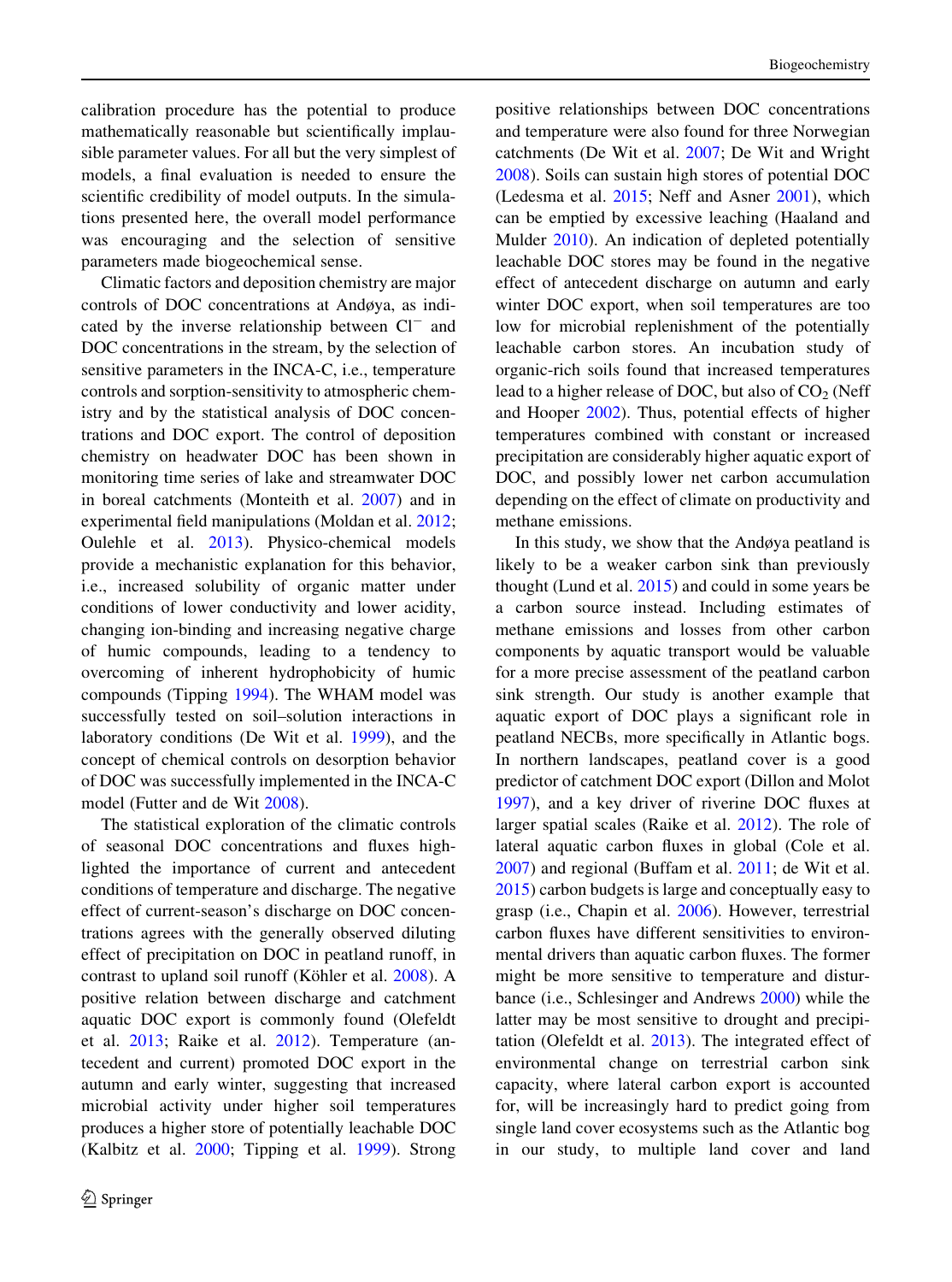<span id="page-14-0"></span>management regions as presented in Buffam et al. (2011), de Wit et al. (2015) and Christensen et al. (2007). Peatlands may be highly suitable for investigation of differential sensitivity of terrestrial and aquatic fluxes to environmental change, because conceptual fluxes and measurements can be done in a consistent way (Chapin et al. 2006). Our results lead us to strongly advocate that all peatland carbon balance studies include quantification of aquatic DOC fluxes and that there is a large potential for studying climate sensitivity of carbon fluxes in multiannual peatland carbon balances.

Acknowledgments Research at Andøya peatland was made possible through Grants from the Stiftelsen Fondet for Jord-og Myrundersøkelser (Foundation for Investigation of Soil and Peat, in As, Norway) and the Norwegian Institute for Water Research. This work profited from the Top Level Research Initiative Collaborative Project financed by Nordforsk (Domqua, 60501) and from the Ecco project (224779/E10), financed by the Norwegian Research Council. Logistic and technical support from Uta Brandt (NIVA) and the Andøya Rocket Range is gratefully acknowledged. We would like to thank Yan Lin (NIVA) for preparation of Fig. [1](#page-2-0) and Mats Nilsson for valuable reviewer comments.

Open Access This article is distributed under the terms of the Creative Commons Attribution 4.0 International License ([http://](http://creativecommons.org/licenses/by/4.0/) [creativecommons.org/licenses/by/4.0/\)](http://creativecommons.org/licenses/by/4.0/), which permits unrestricted use, distribution, and reproduction in any medium, provided you give appropriate credit to the original author(s) and the source, provide a link to the Creative Commons license, and indicate if changes were made.

### References

- Aurela M, Laurila T, Tuovinen JP (2002) Annual CO<sub>2</sub> balance of a subarctic fen in northern Europe: importance of the wintertime efflux. J Geophys Res Atmos 107(D21):ACH 17-1
- Aurela M, Riutta T, Laurila T, Tuovinen JP, Vesala T, Tuittila ES, Rinne J, Haapanala S, Laine J (2007)  $CO<sub>2</sub>$  exchange of a sedge fen in southern Finland—the impact of a drought period. Tellus B 59(5):826–837
- Aurela M, Lohila A, Tuovinen JP, Hatakka J, Riutta T, Laurila T (2009) Carbon dioxide exchange on a northern boreal fen. Boreal Environ Res 14(4):699–710
- Beetz S, Liebersbach H, Glatzel S, Jurasinski G, Buczko U, Hoeper H (2013) Effects of land use intensity on the full greenhouse gas balance in an Atlantic peat bog. Biogeosciences 10(2):1067–1082
- Belyea LR, Clymo RS (2001) Feedback control of the rate of peat formation. Proc R Soc B 268(1473):1315–1321
- Beven K (2006) A manifesto for the equifinality thesis. J Hydrol 320(1):18–36
- Boyer EW, Hornberger GM, Bencala KE, McKnight D (1996) Overview of a simple model describing variation of dissolved organic carbon in an upland catchment. Ecol Model 86(2–3):183–188
- Buffam I, Turner MG, Desai AR, Hanson PC, Rusak JA, Lottig NR, Stanley EH, Carpenter SR (2011) Integrating aquatic and terrestrial components to construct a complete carbon budget for a north temperate lake district. Glob Change Biol 17(2):1193–1211
- Buys E (1992) Mire morphology, vegetation and hydrochemistry of the Andmyran Mire Reserve. Tromura Naturvitenskap. Tromsø University, Tromsø, pp 1–164
- Campbell DI, Smith J, Goodrich JP, Wall AM, Schipper LA (2014) Year-round growing conditions explains large  $CO<sub>2</sub>$ sink strength in a New Zealand raised peat bog. Agric For Meteorol 192:59–68
- Chapin FS, Woodwell GM, Randerson JT, Rastetter EB, Lovett GM, Baldocchi DD, Clark DA, Harmon ME, Schimel DS, Valentini R, Wirth C, Aber JD, Cole JJ, Goulden ML, Harden JW, Heimann M, Howarth RW, Matson PA, McGuire AD, Melillo JM, Mooney HA, Neff JC, Houghton RA, Pace ML, Ryan MG, Running SW, Sala OE, Schlesinger WH, Schulze ED (2006) Reconciling carbon-cycle concepts, terminology, and methods. Ecosystems 9(7):1041–1050
- Christensen TR, Johansson T, Olsrud M, Strom L, Lindroth A, Mastepanov M, Malmer N, Friborg T, Crill P, Callaghan TV (2007) A catchment-scale carbon and greenhouse gas budget of a subarctic landscape. Philos Trans R Soc A 365(1856):1643–1656
- Cole JJ, Prairie YT, Caraco NF, McDowell WH, Tranvik LJ, Striegl RG, Duarte CM, Kortelainen P, Downing JA, Middelburg JJ, Melack J (2007) Plumbing the global carbon cycle: integrating inland waters into the terrestrial carbon budget. Ecosystems 10(1):171–184
- Couture RM, De Wit HA, Tominaga K, Kiuru P, Markelov I (2015) Oxygen dynamics in a boreal lake responds to longterm changes in climate, ice phenology and DOC inputs. J Geophys Res Biogeosci. doi:[10.1002/2015JG003065](http://dx.doi.org/10.1002/2015JG003065)
- De Wit HA, Wright RF (2008) Projected stream water fluxes of  $NO<sub>(3)</sub>$  and total organic carbon from the Storgama headwater catchment, Norway, under climate change and reduced acid deposition. Ambio 37(1):56–63
- De Wit HA, Kotowski M, Mulder J (1999) Modeling aluminum and organic matter solubility in the forest floor using WHAM. Soil Sci Soc Am J 63(5):1141–1148
- De Wit HA, Mulder J, Hindar A, Hole L (2007) Long-term increase in dissolved organic carbon in streamwaters in Norway is response to reduced acid deposition. Environ Sci Technol 41(22):7706–7713
- De Wit HA, Austnes K, Hylen G, Dalsgaard L (2015) A carbon balance of Norway: terrestrial and aquatic carbon fluxes. Biogeochemistry 123(1–2):147–173
- Dick JJ, Tetzlaff D, Birkel C, Soulsby C (2015) Modelling landscape controls on dissolved organic carbon sources and fluxes to streams. Biogeochemistry 122(2–3):361–374
- Dillon PJ, Molot LA (1997) Effect of landscape form on export of dissolved organic carbon, iron, and phosphorus from forested stream catchments. Water Resour Res 33(11):2591–2600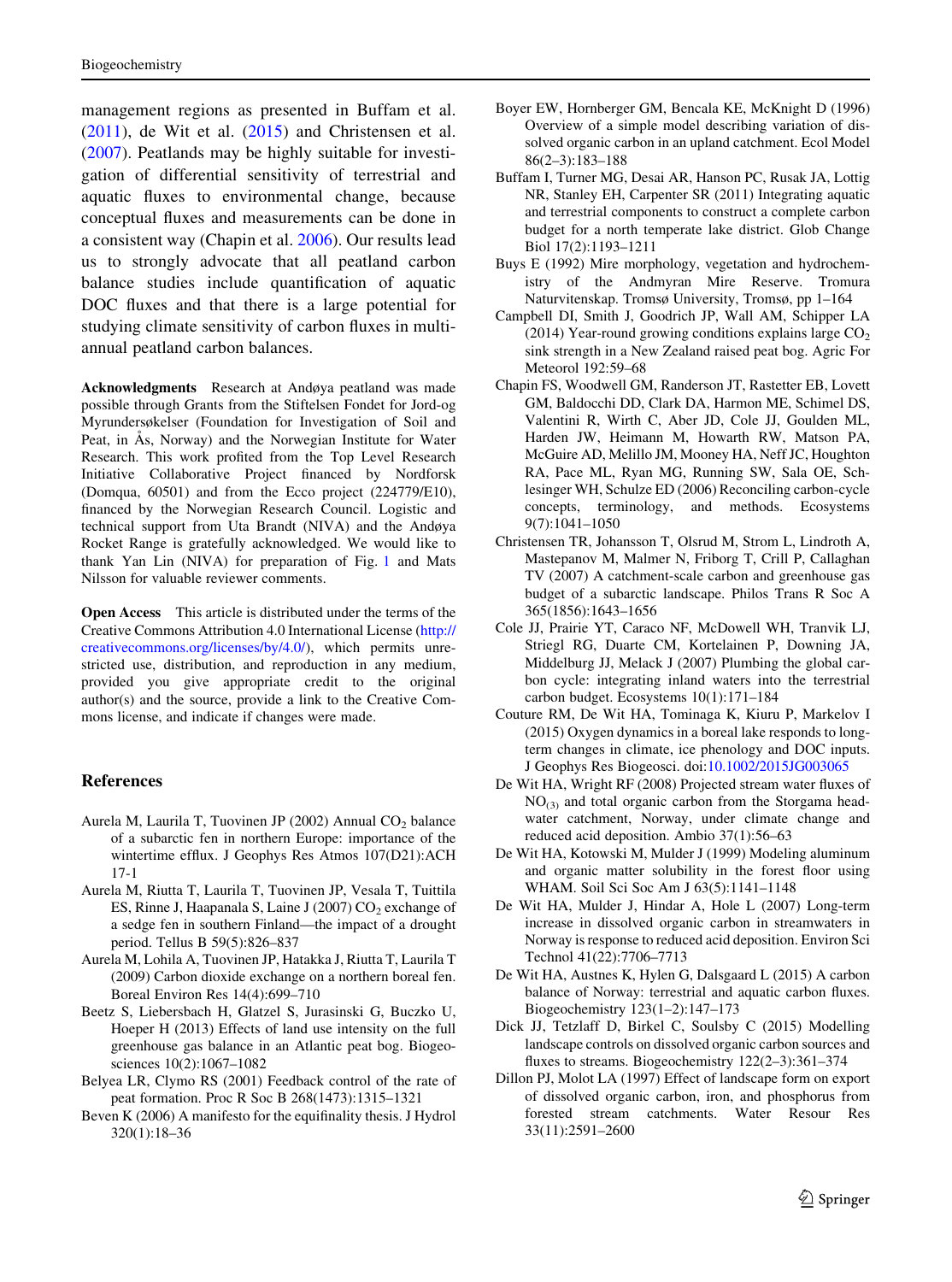- <span id="page-15-0"></span>Dinsmore KJ, Billett MF, Skiba UM, Rees RM, Drewer J, Helfter C (2010) Role of the aquatic pathway in the carbon and greenhouse gas budgets of a peatland catchment. Glob Change Biol 16(10):2750–2762
- Dorrepaal E, Toet S, van Logtestijn RSP, Swart E, van de Weg MJ, Callaghan TV, Aerts R (2009) Carbon respiration from subsurface peat accelerated by climate warming in the subarctic. Nature 460(7255):616–619
- Elsgaard L, Gorres C-M, Hoffmann CC, Blicher-Mathiesen G, Schelde K, Petersen SO (2012) Net ecosystem exchange of  $CO<sub>2</sub>$  and carbon balance for eight temperate organic soils under agricultural management. Agric Ecosyst Environ 162:52–67
- EMEP, European Monitoring and Evaluation Programme. <http://www.emep.int/>. Accessed 18 Jan 2015
- Fenner N, Freeman C, Lock MA, Harmens H, Reynolds B, Sparks T (2007) Interactions between elevated  $CO<sub>2</sub>$  and warming could amplify DOC exports from peatland catchments. Environ Sci Technol 41(9):3146–3152
- Futter MN, de Wit HA (2008) Testing seasonal and long-term controls of streamwater DOC using empirical and processbased models. Sci Total Environ 407(1):698–707
- Futter MN, Butterfield D, Cosby BJ, Dillon PJ, Wade AJ, Whitehead PG (2007) Modeling the mechanisms that control in-stream dissolved organic carbon dynamics in upland and forested catchments. Water Resour Res 43(2):16
- Futter MN, Forsius M, Holmberg M, Starr M (2009) A longterm simulation of the effects of acidic deposition and climate change on surface water dissolved organic carbon concentrations in a boreal catchment. Hydrol Res 40(2–3):291–305
- Futter MN, Erlandsson MA, Butterfield D, Whitehead PG, Oni SK, Wade AJ (2014) PERSiST: a flexible rainfall–runoff modelling toolkit for use with the INCA family of models. Hydrol Earth Syst Sci 18(2):855–873
- Garmo Ø, Skancke L, Høgåsen T (2013) The Norwegian monitoring programme for long-range transported air pollutants. Annual report—water chemical effects 2012. NIVA report 6515-2013, Norwegian Environment Agency TA 3033/2013 (in Norwegian, with English summary)
- Gorham E (1991) Northern peatlands—role in the carbon-cycle and probably responses to climate warming. Ecol Appl 1(2):182–195
- Haaland S, Mulder J (2010) Dissolved organic carbon concentrations in runoff from shallow heathland catchments: effects of frequent excessive leaching in summer and autumn. Biogeochemistry 97(1):45–53
- Hirano T, Segah H, Kusin K, Limin S, Takahashi H, Osaki M (2012) Effects of disturbances on the carbon balance of tropical peat swamp forests. Glob Change Biol 18(11):3410–3422
- Holden J (2005) Peatland hydrology and carbon release: why small-scale process matters. Philos Trans R Soc A 363(1837):2891–2913
- Hommeltenberg J, Schmid HP, Drosler M, Werle P (2014) Can a bog drained for forestry be a stronger carbon sink than a natural bog forest? Biogeosciences 11(13):3477–3493
- ICP Waters (2010) ICP waters programme manual 2010. ICP waters report 105/2010, NIVA report 6074-2010. Norwegian Institute for Water Research
- Juutinen S, Valiranta M, Kuutti V, Laine AM, Virtanen T, Seppa H, Weckstrom J, Tuittila ES (2013) Short-term and longterm carbon dynamics in a northern peatland–stream–lake continuum: a catchment approach. J Geophys Res Biogeosci 118(1):171–183
- Kalbitz K, Solinger S, Park JH, Michalzik B, Matzner E (2000) Controls on the dynamics of dissolved organic matter in soils: a review. Soil Sci 165(4):277–304
- Koehler AK, Sottocornola M, Kiely G (2011) How strong is the current carbon sequestration of an Atlantic blanket bog? Glob Change Biol 17(1):309–319
- Köhler SJ, Buffam I, Laudon H, Bishop KH (2008) Climate's control of intra-annual and interannual variability of total organic carbon concentration and flux in two contrasting boreal landscape elements. J Geophys Res Biogeosci 113(G3):12
- Larssen T, Høgåsen T, Cosby BJ (2007) Impact of time series data on calibration and prediction uncertainty for a deterministic hydrogeochemical model. Ecol Model 207(1):22–33
- Ledesma JLJ, Köhler SJ, Futter MN (2012) Long-term dynamics of dissolved organic carbon: implications for drinking water supply. Sci Total Environ 432:1–11
- Ledesma JLJ, Grabs T, Bishop KH, Schiff SL, Köhler SJ (2015) Potential for long-term transfer of dissolved organic carbon from riparian zones to streams in boreal catchments. Glob Change Biol. doi:[10.1111/gcb.12872](http://dx.doi.org/10.1111/gcb.12872)
- Lepisto A, Futter MN, Kortelainen P (2014) Almost 50 years of monitoring shows that climate, not forestry, controls longterm organic carbon fluxes in a large boreal watershed. Glob Change Biol 20(4):1225–1237
- Lund M, Lindroth A, Christensen TR, Strom L (2007) Annual CO2 balance of a temperate bog. Tellus B 59(5):804–811
- Lund M, Bjerke JW, Drake BG et al (2015) Low impact of dry conditions on the  $CO<sub>2</sub>$  exchange of a Northern-Norwegian blanket bog. Environ Res Lett 10(2):13
- McVeigh P, Sottocornola M, Foley N, Leahy P, Kiely G (2014) Meteorological and functional response partitioning to explain interannual variability of  $CO<sub>2</sub>$  exchange at an Irish Atlantic blanket bog. Agric For Meteorol 194:8–19
- Met Norway, Norwegian Meteorological Institute. [http://](http://eklima.met.no/) [eklima.met.no/.](http://eklima.met.no/) Accessed 2 Oct 2014
- Mezbahuddin M, Grant RF, Hirano T (2014) Modelling effects of seasonal variation in water table depth on net ecosystem  $CO<sub>2</sub>$  exchange of a tropical peatland. Biogeosciences 11(3):577–599
- Michalzik B, Kalbitz K, Park JH, Solinger S, Matzner E (2001) Fluxes and concentrations of dissolved organic carbon and nitrogen—a synthesis for temperate forests. Biogeochemistry 52(2):173–205
- Michalzik B, Tipping E, Mulder J, Lancho JFG, Matzner E, Bryant CL, Clarke N, Lofts S, Esteban MAV (2003) Modelling the production and transport of dissolved organic carbon in forest soils. Biogeochemistry 66(3):241–264
- Moldan F, Hruska J, Evans CD, Hauhs M (2012) Experimental simulation of the effects of extreme climatic events on major ions, acidity and dissolved organic carbon leaching from a forested catchment, GAyenrdsjon, Sweden. Biogeochemistry 107(1–3):455–469
- Monteith DT, Stoddard JL, Evans CD, de Wit HA, Forsius M, Hogasen T, Wilander A, Skjelkvale BL, Jeffries DS,